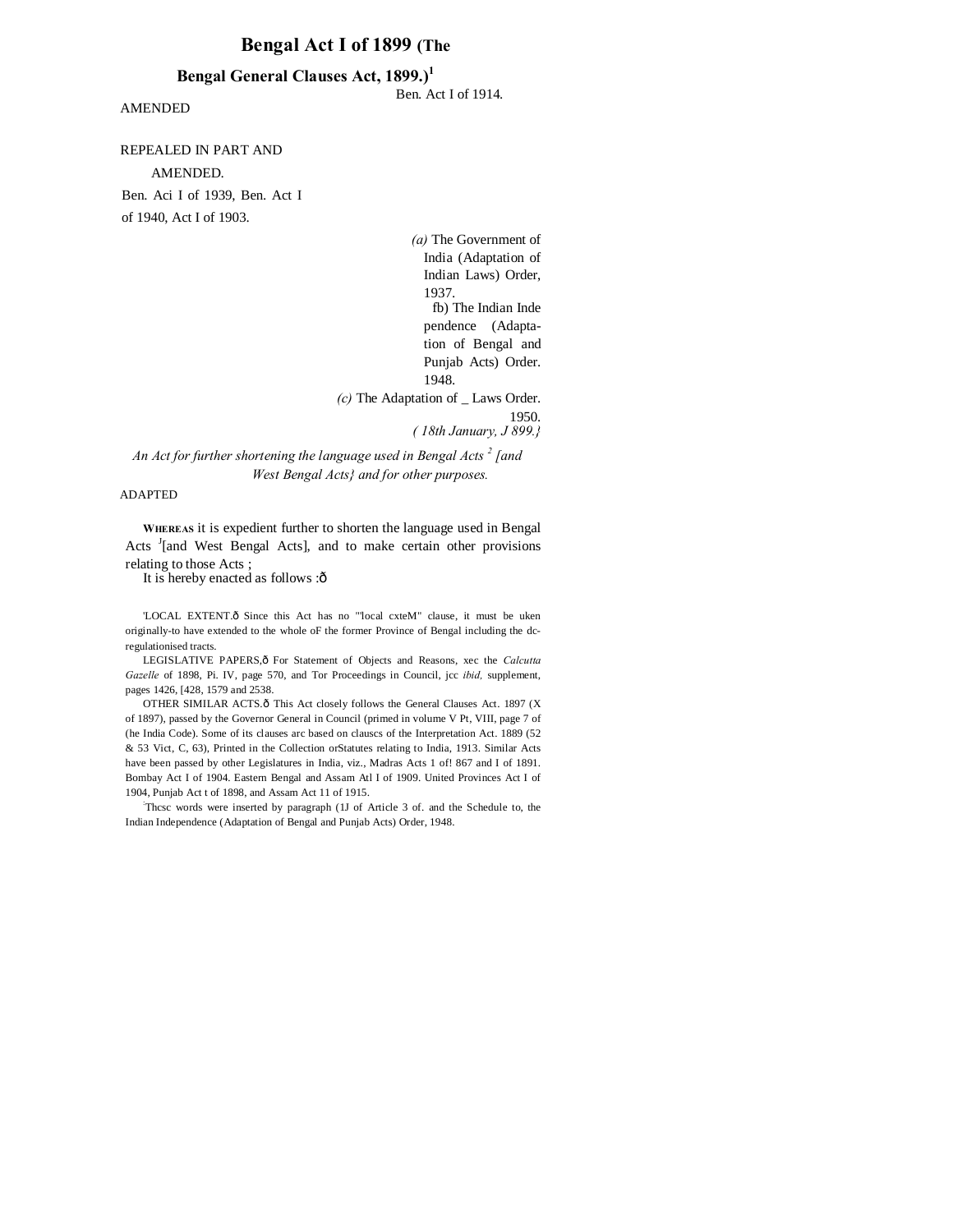vy ^ '? \*-? \* Tv<sup>1</sup>^ -> V\_: ''> >'- ^'-^-VV» -VA<sup>u</sup> >š<sup>L</sup> --> <sup>L</sup>SS?- >>> » >>»^7-> > ;><br>c^Yr"<sup>1;</sup> v- "

1 tn 3 in Order XIX in Sch. I lo the Code of Civil Procedure (Act V of 1908) in the India Ca As to affidavits lo he used before a High Court in Criminal matters, see also section 53 Clause  $(5)$  was omitted by para. 3 and Sch. IV to ihe Government of India (Adaptation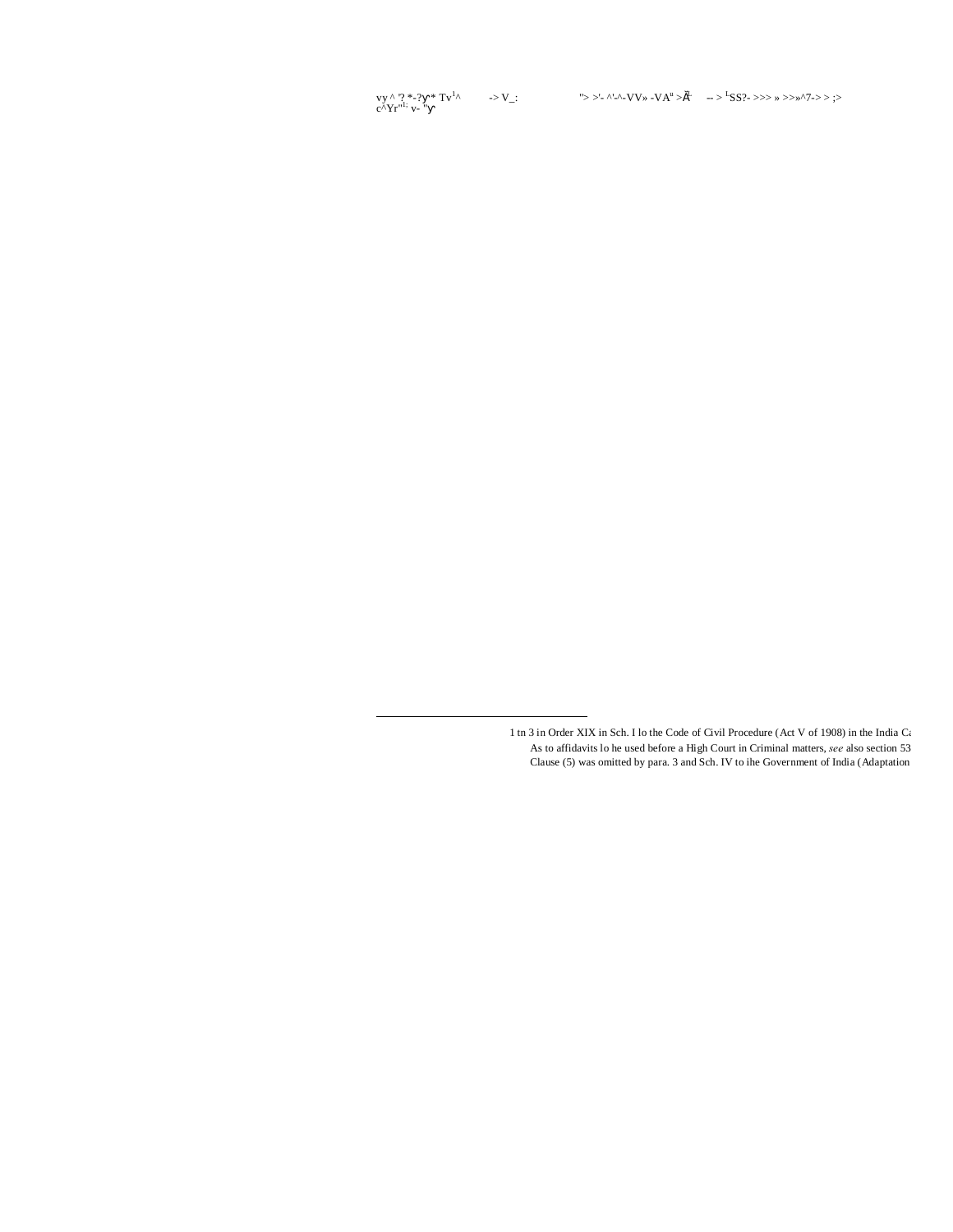*(Preliminary.—Sections I. 2.—Genera! Definitions.—Section 3.)*

#### **Preliminary.**

siiorfiiiic. l. Th is Act may becallcd the Bengal General Clauses Act, 1899. 2. *(Repeal of Bengal Act V of 1867.)—Rep. bys. 4 and she Third Sch. of the Amending Act, 1903 (I of 1903).*

## General Definitions.

- and in all West Bengal Acts] unless there is anything repugnant in the [Ben. Act I Definitions. 3. In this Act, and in all Bengal Acts made after the commencement of this 'Act : subject ur context, ô
	- (J) "abet" with its grammatical variations and cognate expressions, shall have the same meaning as in the Indian Penal Code<sup>1</sup>;
		- $(2)^4$  "act" used with reference to an offence or a civil wrong, shall include a series of acts; and words which refer to acts done shall extend also m illegal omissions ;
		- *(3f* "affidavit" shall include affirmation and declaration in the case of persons by law allowed to affirm or declare instead of swearing;
			- *(4)* "barrister" shall mean a barrister of England or Ireland, or a member of the Faculty of Advocates in Scotland ; *(General Definitions.—Section 3.)*

"Abel."

"Ac I."

"Affidavit."

'Barriiier."

Act XLV of I860,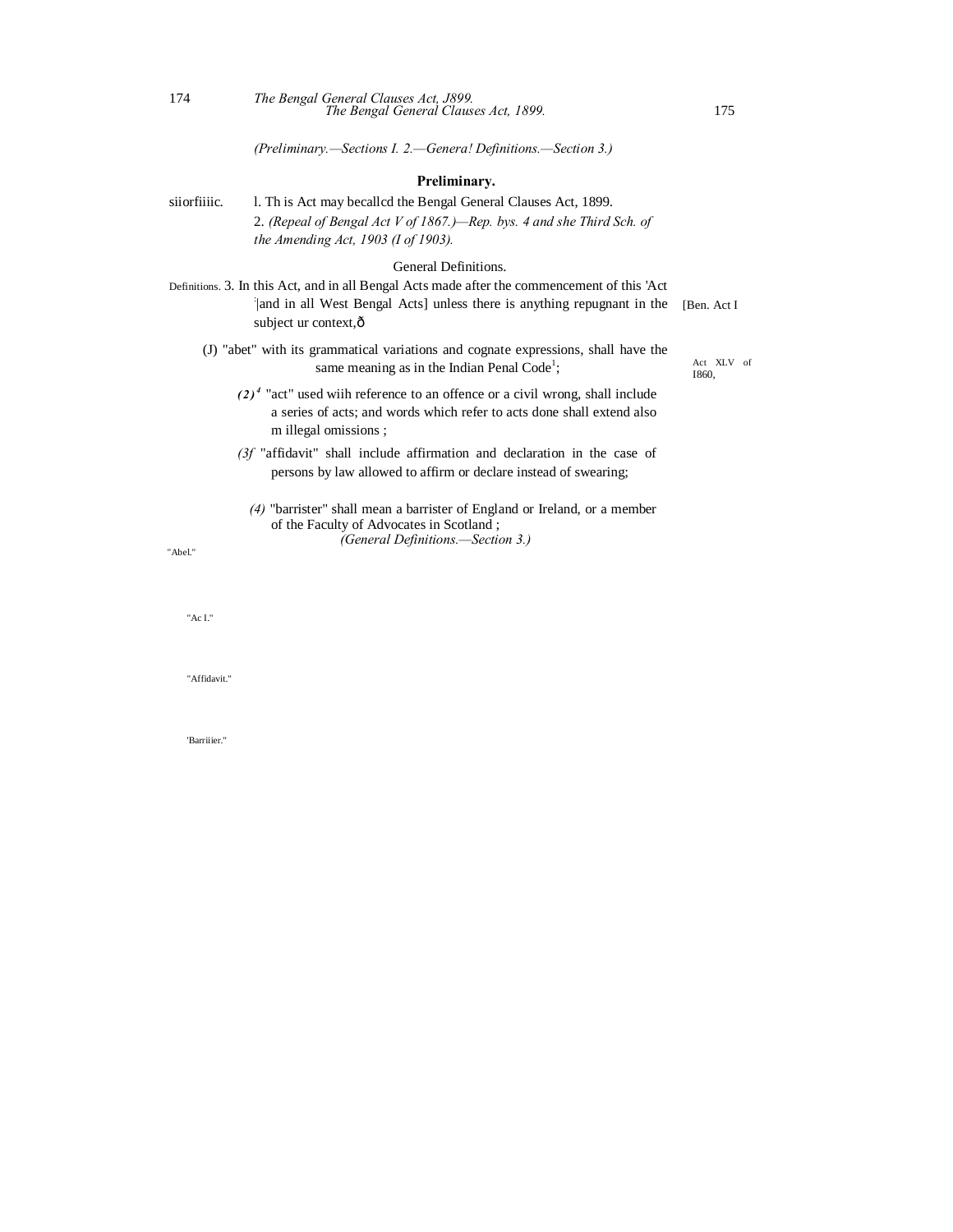- *(6) '* "Bengal Act" shall mean an Act made by the Lieutenant- Governor of Bengal in Council under  $2$ [the Indian Councils Act, 1861, or] lhe<sup>3</sup>Indian Councils Acts, 1861 and 1892 <sup>4</sup> [or the Indian Councils Acts, 1861, 1892 and 1909, or made by the Governor in Council of Fort William in Bengal under the Indian Council Acts, 1861, 1892 and 1909]<sup>5</sup> [or the Government of India Act, 1915, or by the Local Legislature or the Governor of Bengal under the Government of India Act, or by the <sup>f</sup>'(Provincial Legislature) or the Governor of Bengal under the Government of India Act, 1935.]
- *(7)* "Chapter" shall mean a Chapter of the Act in which the word occurs;
- (8) "Col lector<sup>1</sup>' shall mean, in Calcutta, the Collector of Caicu tta, and elsewhere the chief officer in charge of the revenue administration of a district;
- *(9f* "commencement", used with reference to an Act, shall mean the day on which the Act comes into force ;
- *(10)* "Commissioner" shall mean the chief officer in charge of the revenue administration of a division ;

This expression shall stand unmodified, VWrpara. 3 and I lie Eleventh Sch of the Adaptation of Laws Order, 1950.

'As to when an Act comes into forcc. .tec section 6.

"For a similar definition, *see* the Consular Salaries and Fees Act. 1891 (54 &. 55 Vict., c. 36) section 3.

'For similar definitions, *set* ihc Indian Penal Code (Aci XLV of 1860), seclion 29, in the India Code and the Indian Evidence Act, !S72{Iof 1872), section 3.

in the India Code.

: As io ironMruclion of expressions referring lo wriiing. *see* clause

 $(\hat{H}^{\gamma})$  of this seclinn.

*'See* clause *(35)* of this section.

For a similar definition,  $\frac{1}{4}$  (he Bills of ExchangcAcl, 1882(45 & 46 Vict isc. 61). section 90. and ihe Sale of Good;; Acl. 1893 (55 &. 56 Vict., c. 71). section 62 *(2).*

Foradiscussion in His Excellency the Viceroy's Council upon a similar definition of "good faith" contained in clause *(20)* of section 3 of

the General Clauses Act, 1897.

*tee* the *Gazette of India,* Maru'h, 1897. Ft. VI, pa^cs 55 lo 62 and 76 ID 79.

The definition in the present Act differs from the definition tif "good faith"

contained in scction 52 of the Indian Penal Code (Acl XLV of I860),

- 'Clause 18 was omitted by section *2 ( / )* of the Bengal General
- Clauses (Amendment) Act, 1940 (Ben. Act I of 1940),
	- ''Clauses 19and24\vevc omitted by para. 3andSch.1V to

"Commis-

"Commencement,"

"Chapter."

"Collector.2

"Consular officer."

 <sup>2</sup>These Acts have been repenlcd by Ihe Government oflndia Act, 1915(5&6Geo, 5. c. 61), s. 130 and the Fourth Schedule.

<sup>&</sup>lt;sup>4</sup>Thcsc words and figures were added by the Bengal Laws Act, I9M (Ben. Act I or 1914). ^Thesc words and figures were inserted by para. 3 and Sell. IV to the Government of India (Adaptation of Indian Laws) Order, 1937.

thcGovcrnmcniof India (Adaptation of Indian Laws) Order, 1937. tlause 20 was o milled by s.  $2 \{ l \}$  af ihc Bengal General Clauses (Amendment) Act. 1940 (Ben. Act I of 1940).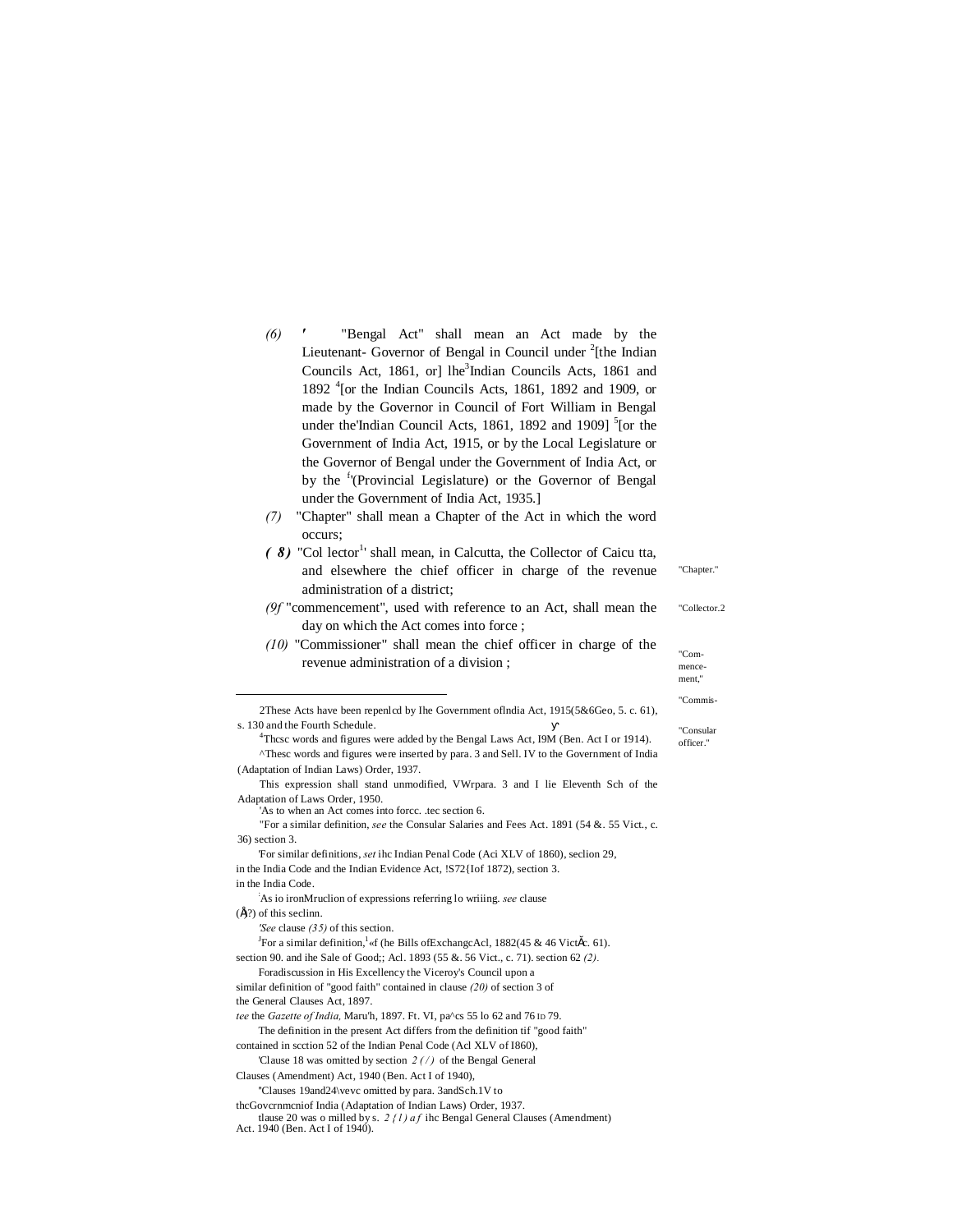## **of 1899.]**

(tlf "Consular officer" shall include consul-general, consul, viccconsul, consular agent, pro-consul and any person for

24 & 25, Vict., c. 67. 55 & 56 Vict., c. 14,

"Bengal Act."

*'i.e.,* rigorous or simple, *.tee* see. 53 or Acl XLV or I860.

 <sup>&#</sup>x27;The expression "immovable properly" is defined ditrercnlty in the Indian Registration Acl, 1908 (XVI or 1908), scction *2(6).* For a definition or "land" applicable to Bengal Acts made between the 1st June, 1867, and the I8ll> January, 1899, *see* section 5.

<sup>&#</sup>x27;For a very similar definition, *see* the Lotal Authorities Loans Acl, 1914 (IX or 1914), section 2,<br><sup>J</sup>J>f foot-note 6 on page 162, *ante*.<br>The Code now in force is Acl V of 189H.

<sup>&#</sup>x27;'For a similardefiniiion. see the Mervhant Shipping Acl. 1894 (57 and 58 Vict., c. 60).

scclion 742. in ihc Collection of Statutes relating to India, 1913.

<sup>&#</sup>x27;For a comprehensive definition of ihc word "property," see scction 168 of the Bankruptcy Act. 1883 (46 and 47 Vict,,c, 52).

*<sup>\*</sup>Cf.* the definiimn of "affitlavii" in clauses (J) oflhis section and.rrr the foot-notes thereto. 'For a similar definition, *see* section *4(0)* the Code of Criminal Procedure, I898 (Acl V of 1898).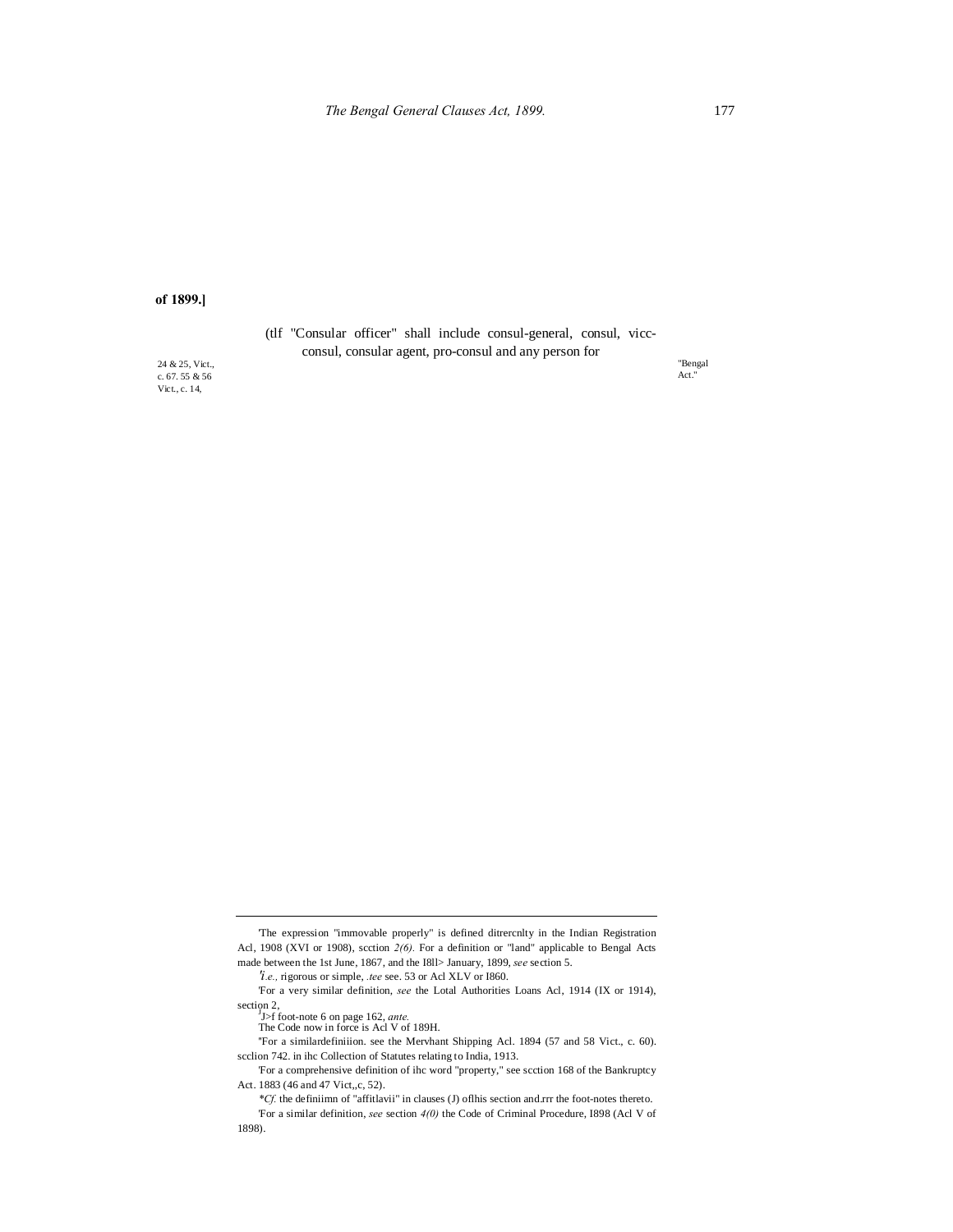| ifS?Kc5TO5w«y^       |                              | <u>Ay VAS* + Ly LA vy ASVVSVSV VV VVA 'A TW A AAV<sup>L</sup> ' A</u><br>$-S.$         |
|----------------------|------------------------------|----------------------------------------------------------------------------------------|
| 176                  |                              | $S V^{\prime\Delta'} A_V \wedge \wedge^L$<br>The Bengal General Clauses Act. 1H99.     |
|                      |                              | [Ben. Act I                                                                            |
|                      |                              | (General Definitions.—Section 3.)                                                      |
|                      |                              | the time being authorised to perform the duties of consul-                             |
|                      |                              | general, consul, vice-consul or consular agent;                                        |
|                      |                              | "District Judge" shall mean the Judge of a principal Civil                             |
| district<br>Judge."  | (12)                         | Court of original jurisdiction, but shall not include a High                           |
|                      |                              | Court in the exercise of its ordinary or extraordinary                                 |
|                      | original civil jurisdiction; |                                                                                        |
|                      |                              | "document" shall include any matter written <sup>2</sup> , expressed or described upon |
| "Docu-               | (13)'<br>any                 | substance by means of letters, Figures or marks or by more than one of                 |
| ment."               | those                        | means, which is intended to be used or which may be used, for the purpose              |
|                      |                              | of recording that matter;                                                              |
|                      |                              | "enactment" shall include a Regulation (as hereinafter defined) and any                |
|                      |                              | regulation of the Bengal Code, and shall also include any                              |
| "Enact-              | (14)                         | provision contained in any Act or in any such Regulation                               |
| meat."               |                              | as aforesaid ;                                                                         |
|                      |                              | "faiher" in the case of anyone whose personal law permits adoption, shall include an   |
|                      |                              | adoptive father;                                                                       |
| "Father."            | (15)                         | "financial year" shall mean the year commencing on the first day of April;             |
| "Financial<br>year." | (16)                         | a thing shall be deemed to be done in "good faith" where it                            |
|                      |                              | is in fact done honestly, whether it is done negligently or                            |
| "Good<br>131111"     | (17/                         | not:<br>******+****+**                                                                 |

"Good (17/ 131111."

 $\mathbf{s}^*$ 

7\*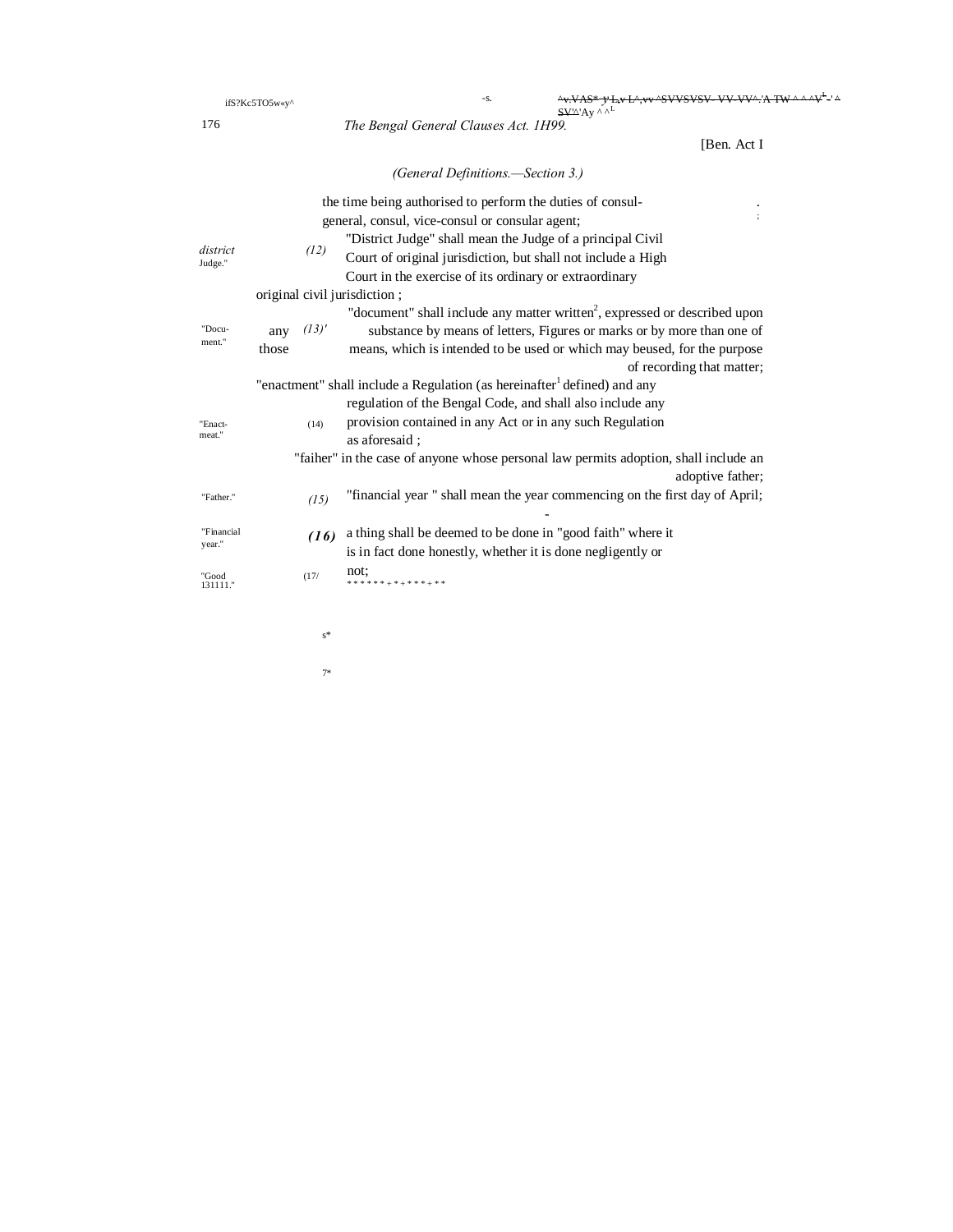*(General Definitions.—Section 3.)*

| (21) | "immovable property" shall include land, benefits to arise out of land,                                                                                  |                          |
|------|----------------------------------------------------------------------------------------------------------------------------------------------------------|--------------------------|
|      | and things attached to the earth, or permanently fastened to anything attached to                                                                        |                          |
|      | the earth:                                                                                                                                               |                          |
| (22) | "imprisonment" shall mean imprisonment of either descripiton <sup>2</sup> as<br>defined in the Indian Penal Code:                                        | "Immov-<br>able pro-     |
|      | (23)' "local authority" shall mean a Municipal Committee, District Board,                                                                                | perty."                  |
|      | body of Port Commissioners or other authority legally entitled to,<br>orentrusled by the Government with, the                                            | "Imprison-               |
|      | . control or management of a municipal or local fund; $*$ # $*$                                                                                          | ment."                   |
| (25) | "Magistrate" shall include every person exercising all or any of the<br>powers of a Magistrate under the Code of Criminal Procedure <sup>5</sup> for the | "Local<br>authority."    |
|      | time being in force;                                                                                                                                     |                          |
| (26) | "'master," used with reference to a ship, shall mean any person (except                                                                                  |                          |
|      | a pilot or harbour-master) having for the time being control or charge                                                                                   |                          |
|      | of the ship;                                                                                                                                             | "Magis-<br>trate."       |
| (27) | "month" shall mean a month reckoned according to the British                                                                                             |                          |
|      | calendar:                                                                                                                                                |                          |
| (28) | "movable property" shall mean property of every description, except                                                                                      | "Master"<br>(or a ship). |
|      | immovable property;                                                                                                                                      |                          |
| (29) | "oath" shall include affirmation and declaration in the case of persons                                                                                  |                          |
|      | by law allowed to affirm or declare instead of swearing";                                                                                                | "Monlh."                 |
| (30) | "" offence" shall mean any act or omission made punishable by any law                                                                                    |                          |
|      | for the time being in force;                                                                                                                             | "Movahle<br>property."   |
|      |                                                                                                                                                          | "Oath."                  |

"Orrcncc."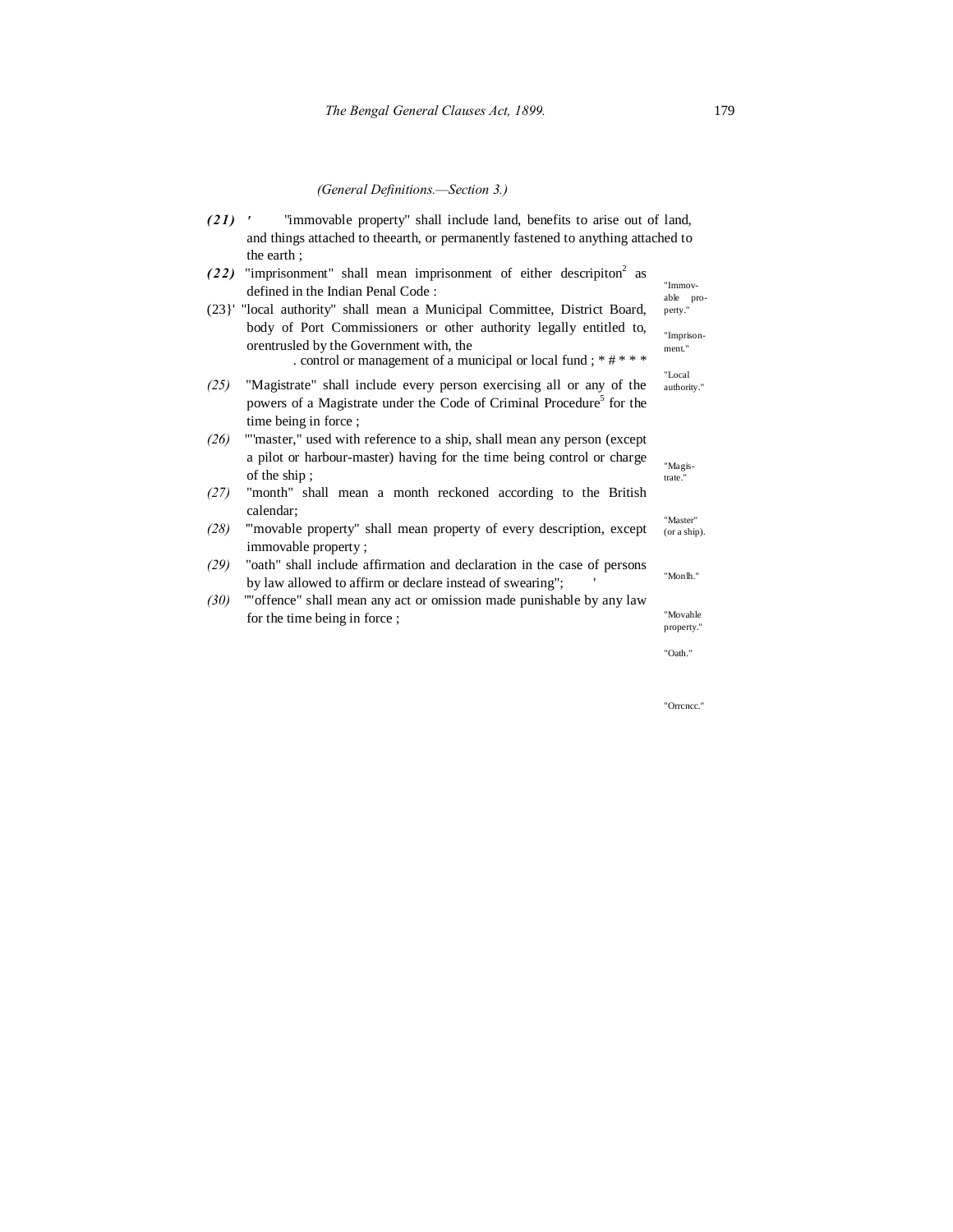# **[Ben. Act I**

*(General Definitions.-—Section 3.)*

|                                        | (31)                                                                                                                                                                                                                                                                                                                                                                                                            | "Part" shall mean a part of the Act in which the word occurs;                                                                                                                                                                                                                                                                                                                                                                                                       |  |  |  |
|----------------------------------------|-----------------------------------------------------------------------------------------------------------------------------------------------------------------------------------------------------------------------------------------------------------------------------------------------------------------------------------------------------------------------------------------------------------------|---------------------------------------------------------------------------------------------------------------------------------------------------------------------------------------------------------------------------------------------------------------------------------------------------------------------------------------------------------------------------------------------------------------------------------------------------------------------|--|--|--|
| "Pan."<br>t.                           | (32)                                                                                                                                                                                                                                                                                                                                                                                                            | "person" shall include any company or association or body of individuals,<br>whether incorporated or not;                                                                                                                                                                                                                                                                                                                                                           |  |  |  |
| "Person."                              | (33)                                                                                                                                                                                                                                                                                                                                                                                                            | "public nuisance" shall mean a public nuisance as defined in the Indian Penal<br>$Code5$ ;                                                                                                                                                                                                                                                                                                                                                                          |  |  |  |
| "Public<br>nuisance.'<br>"Regis-       | (34)                                                                                                                                                                                                                                                                                                                                                                                                            | "registered" used with reference to a document, shall mean<br>registered in <sup>J</sup> [a Part A State or a Part C Slate] under the law <sup>J</sup> for<br>Act<br><b>XLVof</b><br>I860.<br>the time being in force for the registration of documents :                                                                                                                                                                                                           |  |  |  |
| tered."<br>"Regu la-<br>lion."         | $^{5}(35)$                                                                                                                                                                                                                                                                                                                                                                                                      | "Regulation" shall mean a Regualtion made by the Governor under sub-<br>paragraph (2) of paragraph 5 of the Fifth Schedule to the Constitution and shall<br>include a Regulation made by the Central Government under the Government<br>of India Act, 1870, or the Government of India Act, 1915, or the Government<br>ofIndia Act, 1935, or by the Governor under the Government of India Act,<br>1935, or by the President under Article 243 of the Constitution; |  |  |  |
|                                        | (36)                                                                                                                                                                                                                                                                                                                                                                                                            | *"rule" shall mean a rule made in excrcisc of a power conferred by any<br>enactment, and shall include a regulation made as a rule under any<br>33 and 34 Via.,<br>e. 3,5 and 6<br>enactment;                                                                                                                                                                                                                                                                       |  |  |  |
|                                        | (37)                                                                                                                                                                                                                                                                                                                                                                                                            | Geo. V, c, 61.<br>"Schedule" shall mean a schedule to the Act in which the word<br>26 Geo. V, c.<br>2.<br>occurs;                                                                                                                                                                                                                                                                                                                                                   |  |  |  |
| "Rule."                                | (38)                                                                                                                                                                                                                                                                                                                                                                                                            | "Scheduled District" shall mean a "Scheduled District" as defined in the<br>Scheduled Districts Acl, 1874;                                                                                                                                                                                                                                                                                                                                                          |  |  |  |
|                                        | (39)                                                                                                                                                                                                                                                                                                                                                                                                            | "section" shall mean a section of the Act in which the word occurs;                                                                                                                                                                                                                                                                                                                                                                                                 |  |  |  |
| "Schedule."<br>"Scheduled              | Far a different definuion or "person" applicable to Bengal Acts made between the 1st June. 1867, and the<br>18th January. 1899, see section 5.                                                                                                                                                                                                                                                                  |                                                                                                                                                                                                                                                                                                                                                                                                                                                                     |  |  |  |
| District. <sup>1</sup> '<br>"Section." |                                                                                                                                                                                                                                                                                                                                                                                                                 | See Act XLV of 1 SCO. scction. 268. Fur procedure in dealing with public nuisances, » Ch.<br>X of the Code of Criminal Procedure, 1898 {Act V of 1898},<br>XIV of                                                                                                                                                                                                                                                                                                   |  |  |  |
|                                        | 1874.<br>I'hc words "a Provi nee" were originally subsituation for the words "British India" by<br>paragraph (I) of Article 3 or, and the Schedule to, the Indian Independence (Adaputon of Bengal and Punjab Acts)<br>Order, 19-18, and thereafter these words and letters were substituted for the words" a Province" by paragraph 3 of,<br>and the Clevenib Schedule to. the Adaptation of Laws Order. 195Q. |                                                                                                                                                                                                                                                                                                                                                                                                                                                                     |  |  |  |
|                                        | $4$ See the Indian Registration Acl. 1908 (XVI of 1908).<br>This clause was substituted for the former clause by paragraph 3 of, and the Eleventh Schedule to. the<br>Adaptation of Laws order, 1950.                                                                                                                                                                                                           |                                                                                                                                                                                                                                                                                                                                                                                                                                                                     |  |  |  |
|                                        |                                                                                                                                                                                                                                                                                                                                                                                                                 | *For provisions as to rules, see sections 21 to 26, 29 and 30.                                                                                                                                                                                                                                                                                                                                                                                                      |  |  |  |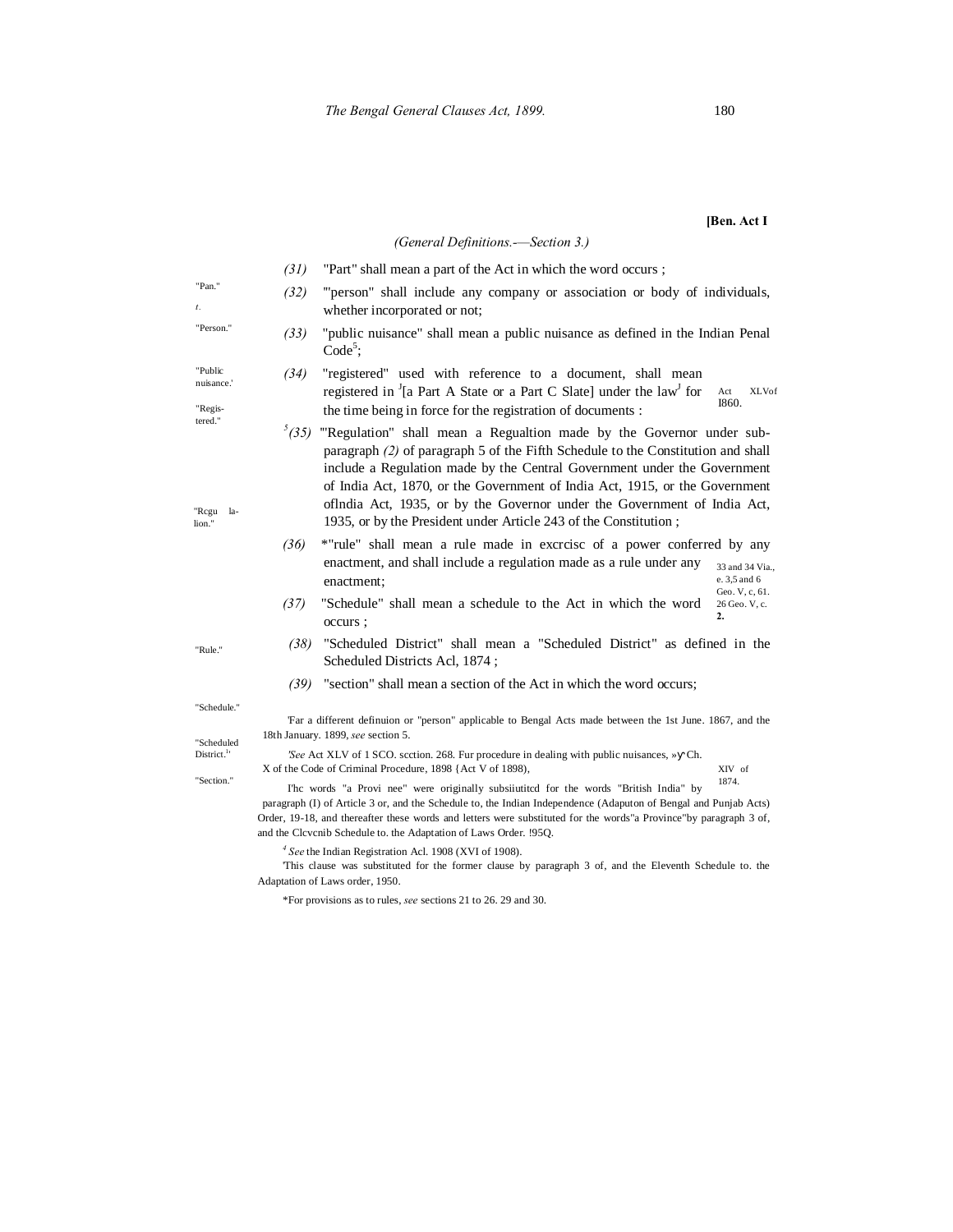## **of 1899.]**

## *(General Definitions.—Section 3.)*

| "ship" shall include every description of vessel <sup>2</sup> used in navigation not<br>(40)                                                                                                                         |                    |  |  |
|----------------------------------------------------------------------------------------------------------------------------------------------------------------------------------------------------------------------|--------------------|--|--|
| exclusively propelled by oars;                                                                                                                                                                                       |                    |  |  |
| (41)<br>"sign", with its grammatical variations and cognate expressions, shall, with                                                                                                                                 |                    |  |  |
| reference to a person who is unable to write his name, include "mark" with                                                                                                                                           |                    |  |  |
| its grammatical variations and cognate expressions;                                                                                                                                                                  |                    |  |  |
| "son", in the case of anyone whose personal law permits<br>(42)                                                                                                                                                      |                    |  |  |
| adoption, shall include an adopted son;                                                                                                                                                                              | "Ship,"            |  |  |
| "sub-scction" shall mean a sub-section of the section in which the<br>(43)                                                                                                                                           |                    |  |  |
| word occurs;                                                                                                                                                                                                         | "Sign."            |  |  |
| ""swear", with its grammatical variations and cognate<br>(44)                                                                                                                                                        |                    |  |  |
| expressions, shall include affirming and declaring in the case of persons by                                                                                                                                         |                    |  |  |
| law allowed to affirm or dec I arc instead of swearing;                                                                                                                                                              |                    |  |  |
| vessel" shall include any ship $\ln b$ or boat or any other description<br>(45)                                                                                                                                      | "Son."             |  |  |
| of vessel used in navigation;                                                                                                                                                                                        |                    |  |  |
| $^{i}(45a)$ "West Bengal Act" shall mean an Act made by the <sup>f</sup> [Pro- vincial]                                                                                                                              | "Sub-<br>scction." |  |  |
| Legislature of West Bengal under the Government of India                                                                                                                                                             |                    |  |  |
| Act, $1935$ , $7$ [or by the Legislature of the State of West Bengal                                                                                                                                                 | "Swear."           |  |  |
| under the Constitution];                                                                                                                                                                                             |                    |  |  |
| ""will" shall include a codicil and every writing making a "Witt," voluntary<br>(46)                                                                                                                                 |                    |  |  |
| posthumous disposition of property;                                                                                                                                                                                  |                    |  |  |
| (47)<br>Expressions referring to "writing" shall be construed as "Writing."                                                                                                                                          | "Vessel."          |  |  |
| including references to printing, lithography, photography                                                                                                                                                           |                    |  |  |
| and other modes of representing or reproducing words in a                                                                                                                                                            |                    |  |  |
| visible form; and                                                                                                                                                                                                    |                    |  |  |
|                                                                                                                                                                                                                      |                    |  |  |
| For a similar definition, see ihc Merchant Shipping Acl. 1894 (57 and 58 Vicu, c. 60) scciion 742, in ihc                                                                                                            |                    |  |  |
| Collection of Siaiuies relating to India. 1913.                                                                                                                                                                      |                    |  |  |
| For definition or "vessel", $\text{rcc}$ clause (45) or Ihis scciion.                                                                                                                                                |                    |  |  |
| $C^yC^f$ , ihe definition or "affidavii "inc]ausc(.J,)oflhis scciion. and tee the foot-notes thereto.<br>"'For a similar definition, see ihc Merchant Shipping Acl, 1894(57 and 58 Vict., c. 60) scciion 742, in the |                    |  |  |

Collection of Siaiuies relating lo India.

The word "vessel" is differently defined in the Indian Penal Code {Acl XLV or 1860). scciion 48.

'This clause was inserted by paragraph (I) of Article 3 of, and the Schedule lo, Ihe Indian Independent (Adapiaiion of Bengal and Punjab Acts) Order, 1948.

This word shall siand unmodified, *see* para. 3 and Ihe Eleventh Sch. of Ihe Adapiaiion of Laws Order. 1950. 'These words wiihin square brackets were added, *ibid.*

"The word "will" is differently defined in the Indian Succession Acl. 1925 (XXXIX of 1925), section *2(h).*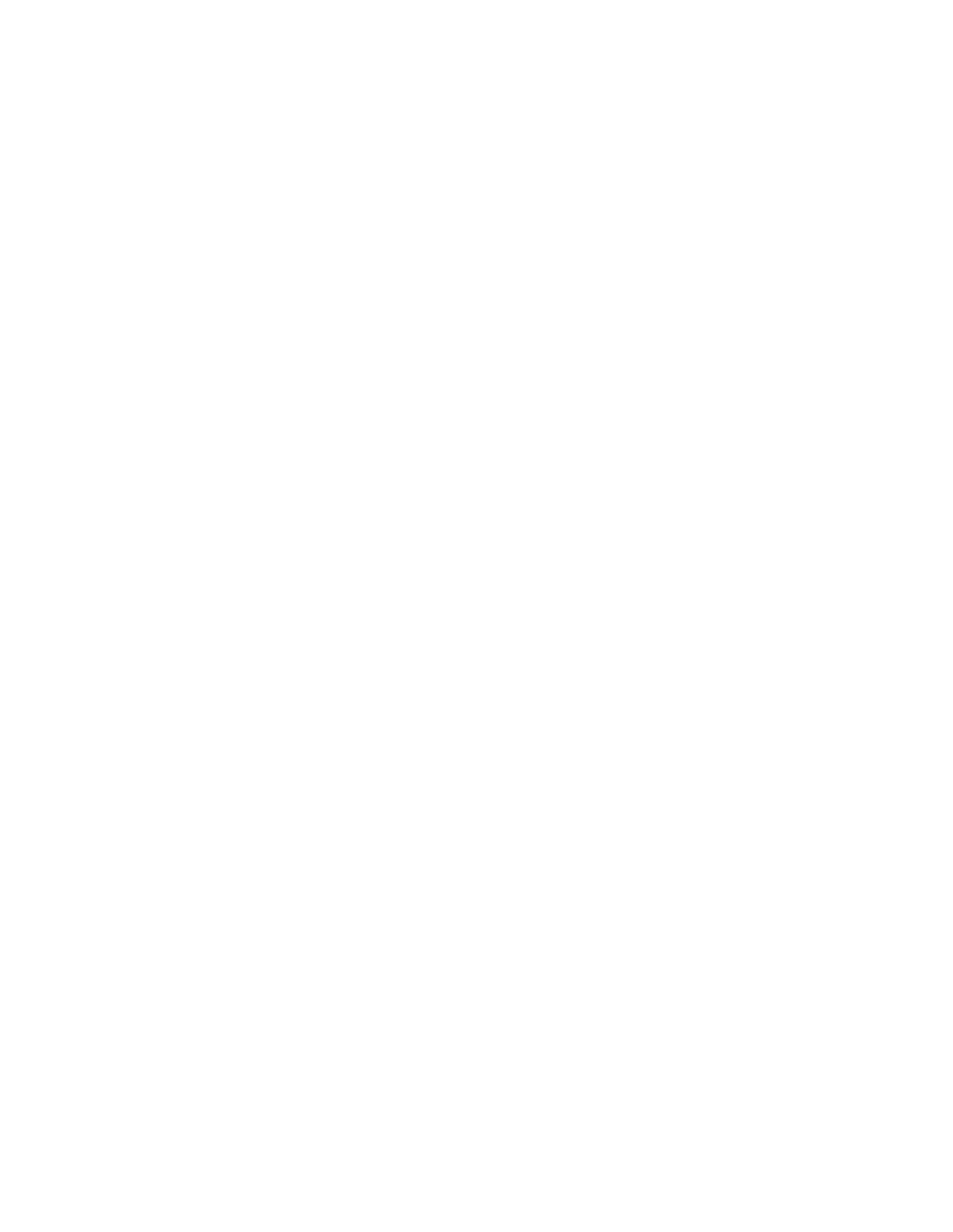[Ben. Act I

## *(General Definitions.—Sections 4, 5 & 5A.)*

*(48)* "year" shall mean a year reckoned according to the British calendar.<sup>3</sup>

4. The definitions in section 3 of the following words, that is to say, "affidavit," "Magistrate," "month," "oath," and "swear," apply also, unless there is anything repugnant in the subject or context, to all Bengal Acts, made between the first day of June, 1867, and the commencement of this Act.

5. In all Bengal Acts made between the first day of June, 1867, and the commencement of this Act, unless there is any thing repugn ant in the subject or context.ô

(!) "land" includes houses and buildings and corporeal hereditaments and tenements of any tenure, unless where (here are words to exclude houses and buildings or to restrict the meaning to tenements of some particular tenure ; and

*( 2 )* "person" includes any incorporated company or incorporated association of persons.

X o r 1 8 9 7 ,  $35A$ <sup>3</sup>[(7J The definitions in section 3 of the General Clauses Act, 1897 (X of 1897) of the expressions "British India", "Central Act", "Central Government", "Chief Controlling Revenue Authority", "Chief Revenue Authority", "Constitution", "Gazette", "Government", "Government securities". "High Court", "India", "Indian Law", "Indian State", "merged territories", "Official Gazette", "Part A State", "Part B State", "Part C State", "Province", "Provincial Act", "Provincial

Government", "State", "Slate Act", and "State Government" shall apply also

unless there is anything repugnant in the subject or context to all Bengal and WesL Bengal Acts.]

(2) In any Bengal Act<sup>4</sup> [or West Bengal Act], references to the "State\* Government" or "Central Government" in any provision conferring power to make appointments to the civil services of, or civil posts under, the Government<sup>5</sup> in India include references to such

Application of certain of the foregoing definitions to previous Bengal Acts.

Con li nuance of certain definitions for purposes of previous Bengal Acl.

Appliea- lion of certain definitions in seel ion 3 of Act X of 1897 lo all Bengal and West Bengal Acts.

 <sup>&#</sup>x27;For definition of "financial year," *see* clause *(16)* of this scclion.

<sup>&#</sup>x27;These words were inserted by paragraph (J) or Article 3 of. and Ihc Sch. to, the Indian Independence (Adaptation of Bengal and Punjab Acts) Order, 1948.

<sup>&</sup>quot;The word "Government" was substituted for ihc word "Crown" by paragraph *4(1)* of the Adaptation or Laws Order. 1950.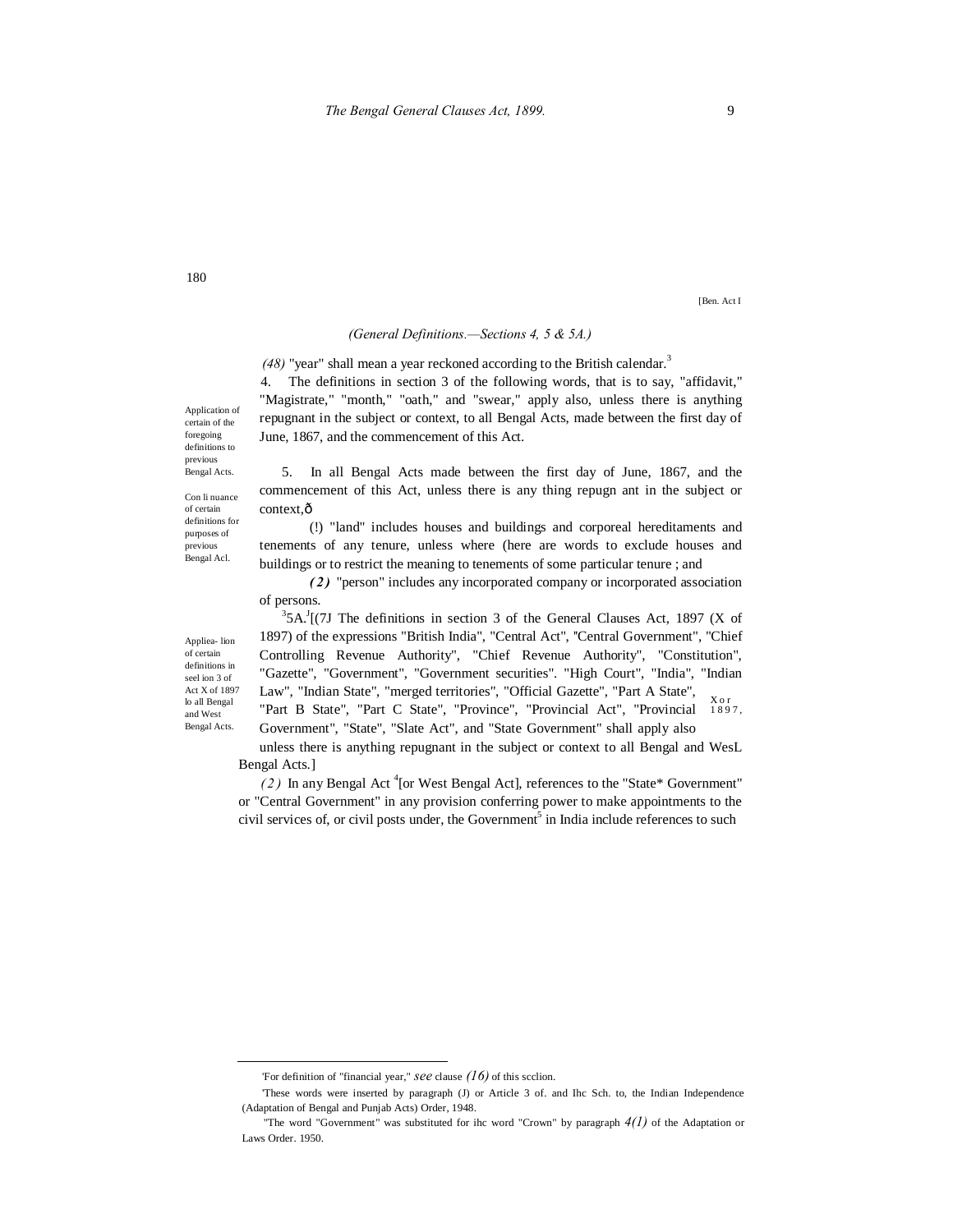#### *The Bengal General Clauses Act, 1899. 181*

#### **of 18990**

## *(General Rules of Construction.—Section 6.)*

person us the State<sup>6</sup> Government or the Central Government, as the case may be, may direct, and in any provision conferring power to make rules prescribing the conditions of service of persons serving -[Government] in a civil capacity in India, includc references to any person authorised by the  $State<sup>1</sup> Government or the Central Government of the Central Government.$ make rules for the purpose.

*( 3 )* The references in any Bengal Act '[or West Bengal Act] to servants of or under, or to service of or under, the Centra! Government or the State<sup>1</sup> Government or the State7 ot <sup>'N</sup>West Bengal], to property of, or belonging to, or vested in, the Secretary of State in Council or the Central Govern ment or the Provincial Government or the Province of Bengal, and to forfeitures to the Central Government or the Provincial Government or the Province or Bengal, shall be construed as references respectively lo persons in the service of the Crown, to the service of the Crown, to property vesleil in Ihe Clown, and to forfeitures to the Crown.

General Rules of Construction.

6, <sup>fi</sup>[YV) Where any Bengal Act or West Bengal Act is not Coming in-

j . , , to opera-ex pressed lo come mu> operation on a particular day,— tionof

- (a) inthecaseofaRengal Act or West Bengal Act made before the commencement of the Constitution, it shall come into Bengal operation, if if is an Acl of the Legislature, on the day on <sup>Ac,s</sup>- whidi the asset thereto of the Governor, the Governor General or His Majesty, as the case may require, is first published in the *Official Gazelle*, and if it is an Act of the Governor of Bengal, on the day on which it is first published as an Acl in the *Official Gazette ;*
- (b) in the case ofaWesi Bengal Act made after the commencement of the Constitution, it shall come into operation on ihe day on which the assent thereto of the Governor or the President, as the case may require, is first published in ihe *Official Gazette.] (General Rules of Construction.—Sections 7, 8.)*

*(2)* Unless the contrary is expressed, a Bengal Act '[or West Bengal Acl]

.

'The word "State" was substituted for tlic word "Province'1 by paragraph -l/^jof the Adaptation of Laws Order, 1950.

'Substituted for the word "Bengal" by parajfj) or ihc Indian Independence (Adaptation of Bengal and Punjab Acts) Order, 1948.

"Sub-scction fJJwas substituted for ihc Former sub-scction (I) by paragraph 3 nf, anil llie Eleventh Schedule to, (tic Adaptation of Laws Order. 1950.

 $\overline{\phantom{a}}$ <sup>6</sup>As to the conlinuanccororders, etc.. made u ndcr an enacimcni which is repealed and reenacted, see scction 25.

*<sup>7</sup>Sce* Taot-note *4* on page 180, *tittle.*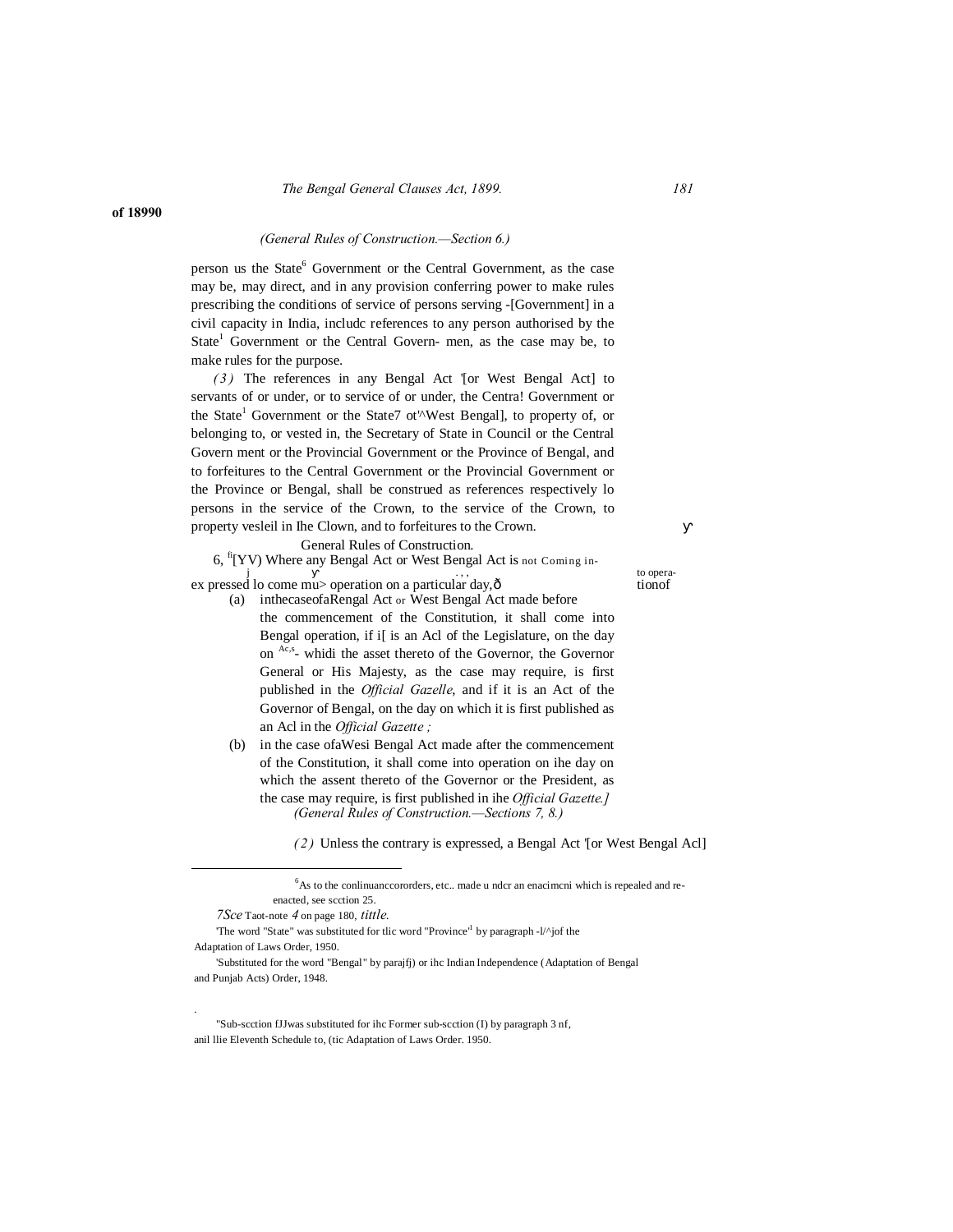# *\*>"*<sup>r</sup> \ " - v X T ^ " , v ; - V \* r o r v v , w v \* .

Priming or dale on which Act published after having received ihc assent of (lie Governor, Governor-General or His Majesty or President. 182

*The Bengal General Clausen Aa, 1899.*

**[Ben. Act I**

shall be construed as coming into operation immediately on the expiration nf ihe day preceding its commencement.

7. In this Act, and in every Bengl Act '[or West Bengal Act] made after the commencement of this Act, the dale of such publication as is mentioned in section  $6$ ,  $\cdot$ "shall be printed above the title of the Acl, and shall form part of the Act.

Effect of 8. Where ihis Act, or any Bengal Act '[or West Bengal Act]

repeal. made after the commencement of this Act, repeals any enactment hi therto made o\_-

hereafter to be made, then, unless a d iffercnt intention appears, the repeal shall notô

- (a) revive anything not in force or existing at the time at which the repeal t;ikes effect; or
- (b) affect the previous operation of any enactment so repealed or anything duly done<sup>3</sup> or suffered thereunder; or
- (c) affect any right, privilege, obligation, or liability<sup>3</sup> acquired, accrued or incurred under any enactment so repealed ; or
- (d) affect any penally, forfeiture or punishment incurred in respect of any offence committed against any enactment so repealed ; or
- (e) affect any investigation, legal proceeding or remedy, in respect of any such right privilege, obligation, liability, penalty, forfeiture or punishment as aforesaid ;

and any such investigation, legal proceeding or remedy may be instituted, continued or enforced, and any such penally, forfeiture or punishment may be imposed, as if the repealing Act had not been . passed.

*(General Rules of Construction. —Sea ions SA & 9—13.)*

'8A. Where any Bengal Acl \*|or West Bengal Act] made after (he commencement of ihis Act repeals any enaciment by which the text of anyformerenactmenr was amended by the express omission, insertion or subs rim lion of any matter, [hen, unless a different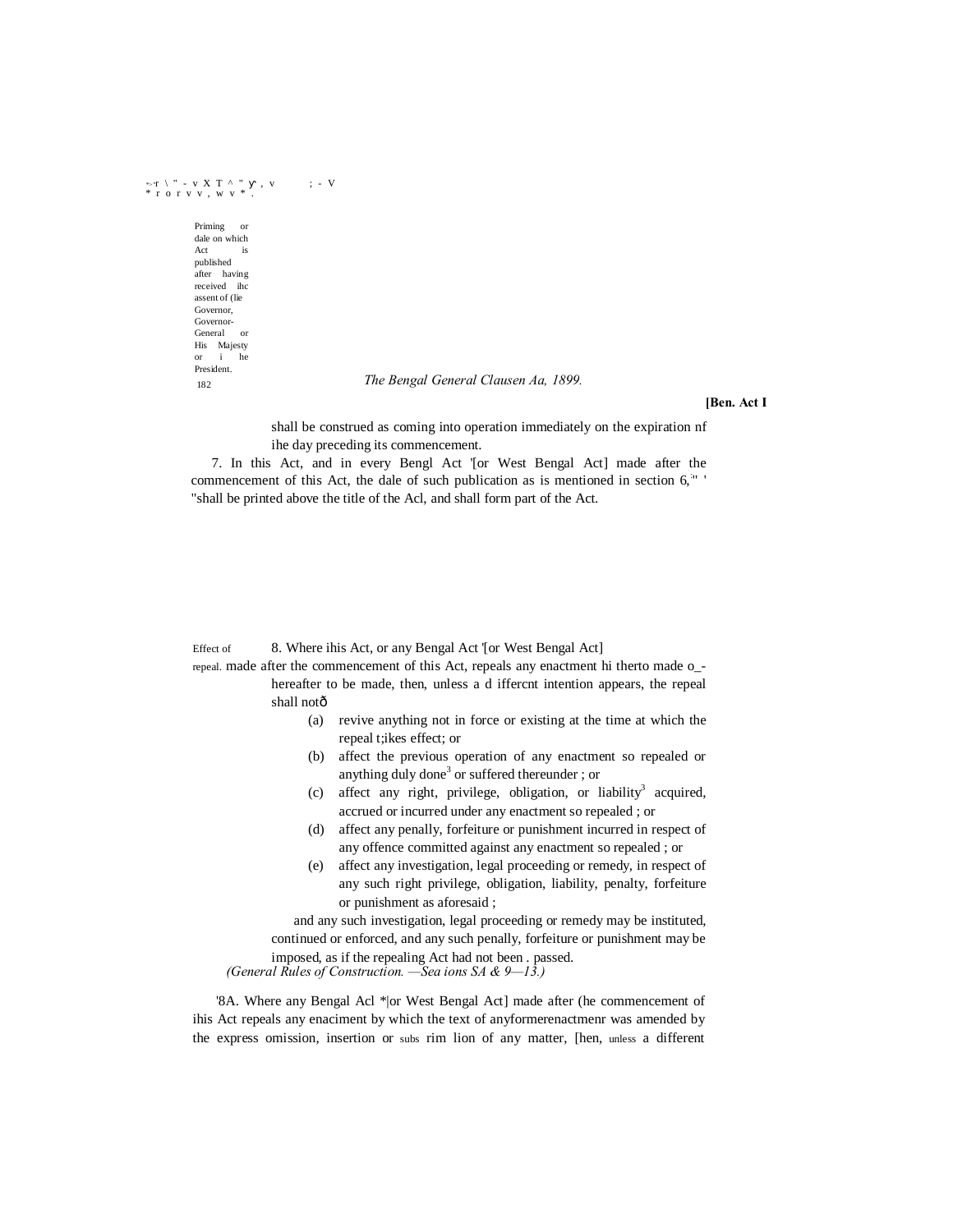#### **of 1899.]**

intention appears, the repeal shall not affect the continuance of any such amendment made by the enactment so repeated and in operation at the time of such repeal.

9. (}) In any Bengal Acl \*|or West Bengal Act] made after the commencement of this Act it shall be nccessary, for the purpose of reviving, cither wholly cr partially, any enactment wholly or partially repealed, expressly to state thai purpose.

*( 2 )* This section applies also to all Bengal Acts made between ihe first day of June, 1 867, and the commencement of this Acl.

10. Where this Act, or any Bengal Act <sup>2</sup>lov West Bengal Act] made after the commencement of this Act, repeals and re-enacts with or without modifications, any provision of a former enaciment, then references in any other enactment or in any instrument to the provision so repealed shall, unless a different intention appears, be construed as references to the provision so re-enacted.

11. In any Bengal Act ~[or West Bengal Acil made after the commencement of this Act, it shall be sufficient, for the purpose of excluding the first in a series of days or any other period of time to use the word "from" and, for the purpose of including the last in a series of days on any other period of time, to use the word "to".

12. Where, by any Bengal Act "[or West Bengal Act] made after the commencement of this Act, any act or proceeding is directed or allowed lo be done or taken in any Court or office on a certain day or within a prescribed period, then if the Court or office is closed on that day or the last day of the prescribed period, the act or proceeding shall be considered as done or taken in due time if it is done or taken on the next day afterwards on which the Court or office is open :

Provided that nothing in this section shall apply to any act or proceeding to which the Indian Limitation Act,  $3$ [19Q8], applies.

13. In the measurement of any distance for the purposes of any Bengal Act - [or West Bengal Act] made after the commencement of

'This scciion was inserted by s,4 of the Bengal General Clauses (Amendment) An, 19-10 (Ben. Ad I of 1940). *■See* fool-nole *4* on page 180, *ante.*

These figures were substituted for ihc figures "13"77"by s.2 and the First Sch.of Ihc Bengal Repealing and Amendinp Acl.i93R I Ben Acl [ of 19191

IX or 1908.

Measure-

ment of distances.

Repeal of Acl mating lexiual amendment in farmer Acl.

Revival of repealed cnaclmenis.

Construction of references lo repealed cnac linen is.

Commence men I and termination of time.

Compulation of time.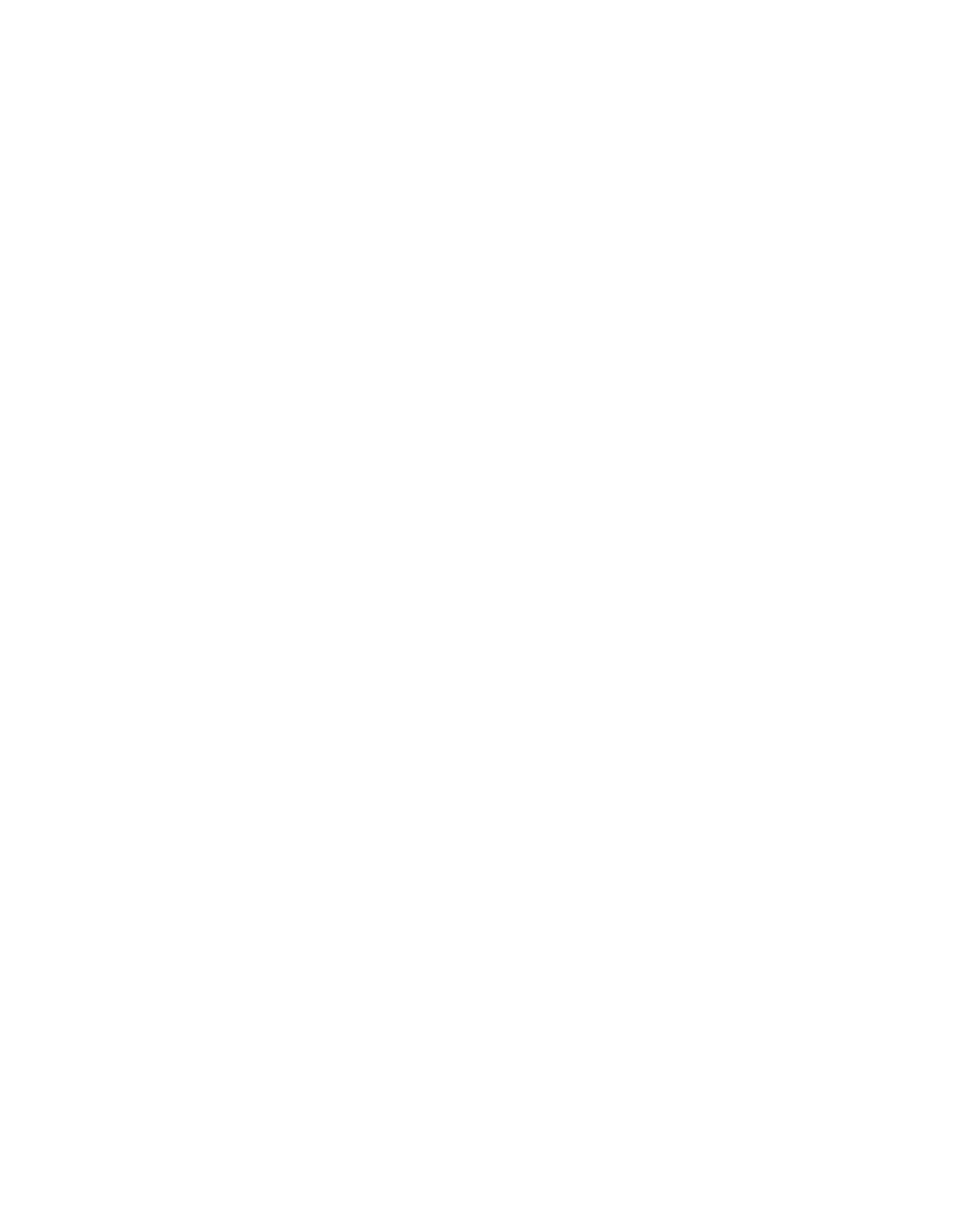*(General Rules of Construction—Sections 14,14A.—Powers and Functionaries. —S actions 15—18).*

this Act, that distance shall, unless a different intention appears, be measured in a straight line on a horizontal plane.

14. In all Bengal Acts '[and West Bengal Acts], unless there is anything repugnant in the subject or context, $\hat{o}$ 

(!) words inporting the masculine gender shall be taken to indude females ; and

*( 2 )* words in the singular shall include the plural, and *vice versa.*

184 *Adaptation of Laws Order, 1950.]* 14A. *[References to the Sovereign.—Rep. by para.3 and the Eleventh Sch. of the* 

#### *Powers and Functionaries.*

15. Where, by any Bengal Act '[or West Bengal Act] made after the commencement of this Act, any power is conferred  $^{\circ}$ [ihen, unless 1 different intention appears] that power may be exercised from time to time as occasion requires. -

 $Gepbsk$ <sub>H</sub> $\langle \rangle$ <sub>i-</sub>and number. *officio.* Power l<j appoint w in elude power lo

Power to appoint ID include power to suspend or dismiss.

Powers conferred ki be exercisable from lime to lime.

> 16. Where, by any Bengal Act<sup>3</sup> [or West Bengal Act], a power to appoint any person to 1111 any office or cxecute any function is conferred, then, unless it is otherwise expressly provided, any such appointment, if it is made after the commencement of this Act, may he made either by name or by virtue of office.

17. ^Where, by any Bengal Act^for West Bengal Act], a power to make any appointment is conferred, then, unless a different intention appears, the authority having power to make the appointment shall also have power to suspend or dismiss any person appointed by it in exercise of that power.

Subsniu- lion of functionaries .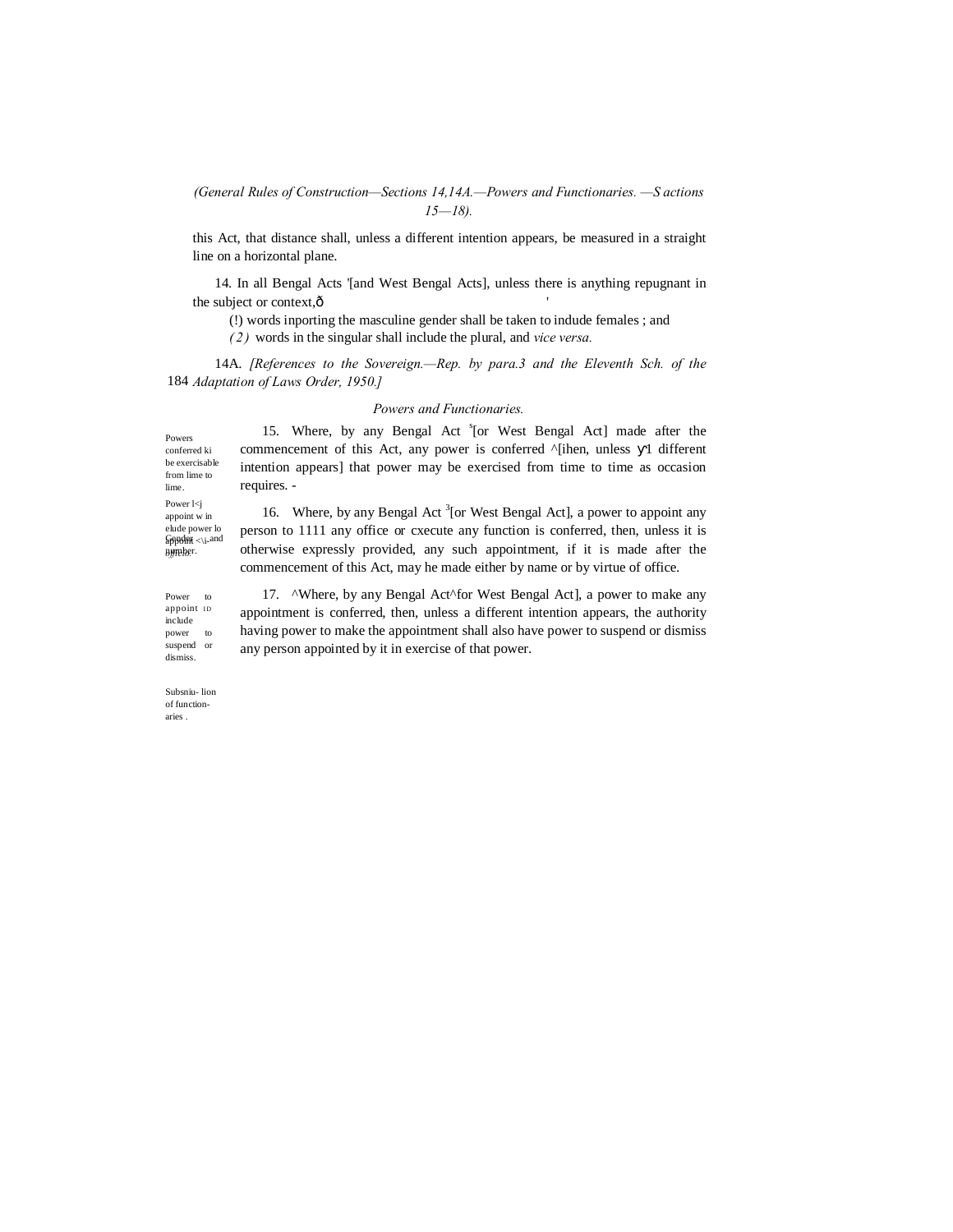**of 1899.]**

*The Bengal General Clauses Act, 1899.*

18. In any Bengal Act  $\frac{7}{1}$  [or West Bengal Act] made after the commencement of this Act it shall be sufficient, for the purpose of indicating the application of a law to every person or number of persons for the time being executing the functions of an office, to

*(Powers and Functionaries.—Sections J 9, 20.-—Provisions as to Orders, Rules, etc., made wider Enactments.—Sections 2)—23.)*

mention the official litle of ihe officer at present executing the functions, or that of the officer by whom the functions are commonly executed.

19. In any Bengal Act '[or West Bengal Act] made after the commencement of this Acl it shall be sufficient, for the purpose of indicating the relation of a law to the successors of any functionaries or of corporations having perpetual succession, to express its relation to the functionaries or corporations.

20. In any Bengal Act '[or West Bengal Act] made after ihe commencement of this Acl it shall be sufficient, for the purpose of expressing that a law relative lo the chief or superior of an office shall apply to the deputies or subordinates lawfully performing the duties of that office in the place of their superior, to prescribe the duly of the superior.

*Provisions as to Orders, Rules, etc., made under Enactments.*

21. Where, by any Bengal Acl'[or West Bengal Act], a power to issue any order, schcme, rule, byelaw, notification or form is conferred, then expressions used in the order, scheme, rule, bye-law, notification or form, if it is made after the commencement of this Act, shall, unless there is anything repugnant in the subject or context, have the same respective meanings as in the Act conferring the power.

22. Where, by any Bengal Act<sup>9</sup> [or West Bengal Act], a power to [issue] orders,

-

Official chicfs and subordinates.

of orders, ctc.. issued under Bengal Acts or West Bengal Acts.

Consimc- (ion

Power (o issue lo include power to add lo. amend, vary or rcscind orders, etc.

Making of rules or bye-laws"

Successors.

**[Ben. Acl I**

*<sup>8</sup>See* foot-note 4 an page 180. *nine.*

<sup>&#</sup>x27;These, words were substituted for the words "on ilicGovernmenl, lhen"by s.Sof ihc Bengal General Clauses (Amendment) Act, 1940 (Ben.Act 1 of 1940).

<sup>^</sup>As lo scction 17, itc (he Noics on Clauscs appended lo the Stalcmenl of Objects

inH Ri'3tnnt in llir- *Cnti-nun (trwil?* nf IH9K Pt. IV.nnpc S7I, *<sup>9</sup>* .

<sup>&</sup>lt;sup>9</sup>Set• fool-note 4 on page ISO. unit<sup>1</sup>

<sup>:</sup> This word was substituted for the word "make" by 5.7 of Ihc Bengal General Onuses (Amendment) Act, 1940 {Ben.Act 1 or 1940).

<sup>&#</sup>x27;This word was substituicd for the word "made" *ibid.*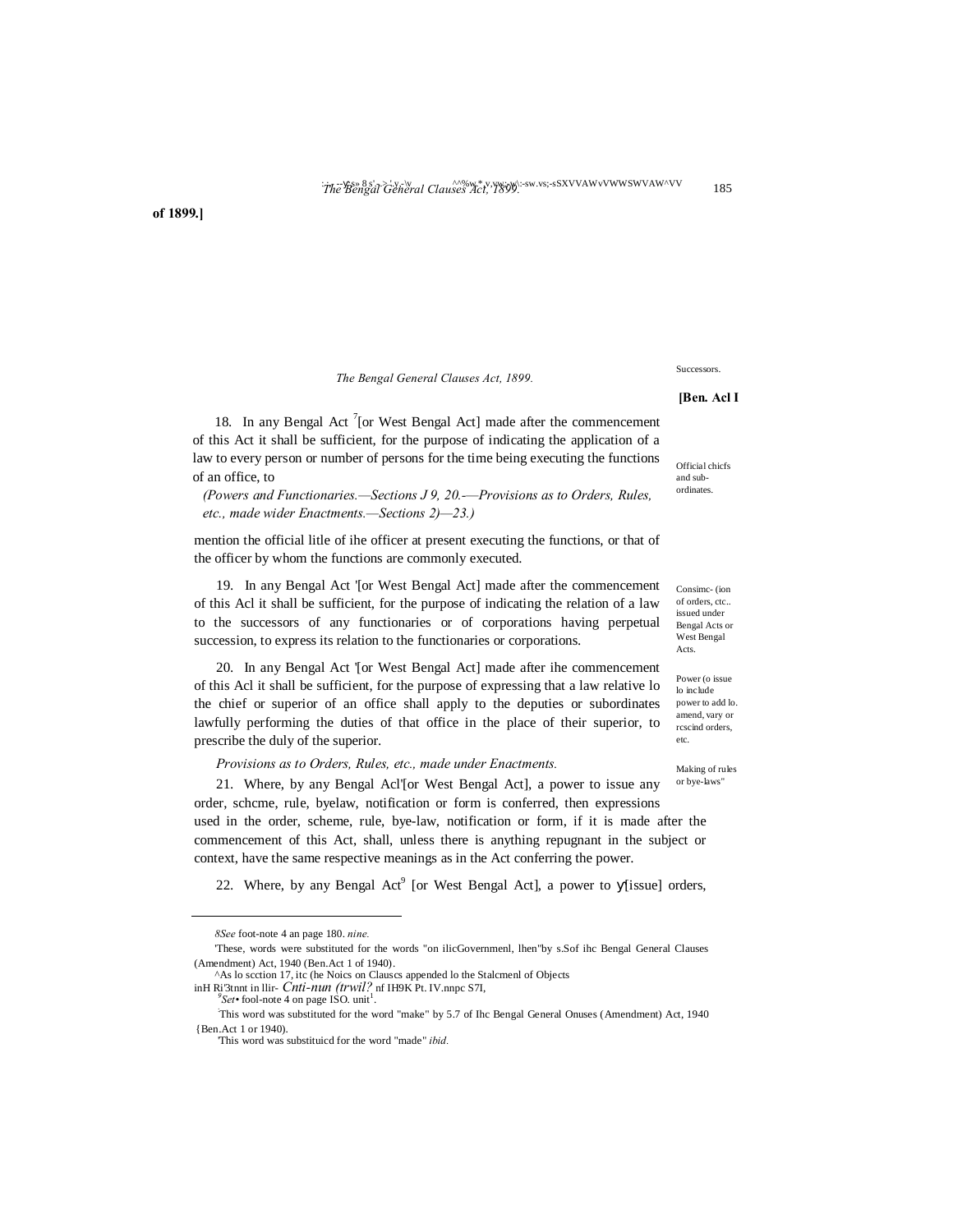rules, bye-laws, or notifications is conferred, then, thai power includes a power, exerciseable in the like manner and subjeel to the like sanction and conditions (if any), to add to, amend, vary or rescind any orders, rules, bye-laws or notifications so -"[issued].

23. Where, by any Bengal Acl<sup>1</sup> [a r Wesi Bengal Act], which is not to come into operation "[immediately on ihe passing thereof], a power

 <sup>&#</sup>x27;These words were substituted for ihc words "on the day on which it is first published in the *Calcutta Gazette* after having received the assent of [he Governor General " by para.3 and Sch.IV to the Government of lndia(Adaptation of Indian Laws) Order, 1937, •Marginal note of section 23 *amfinued* in next page.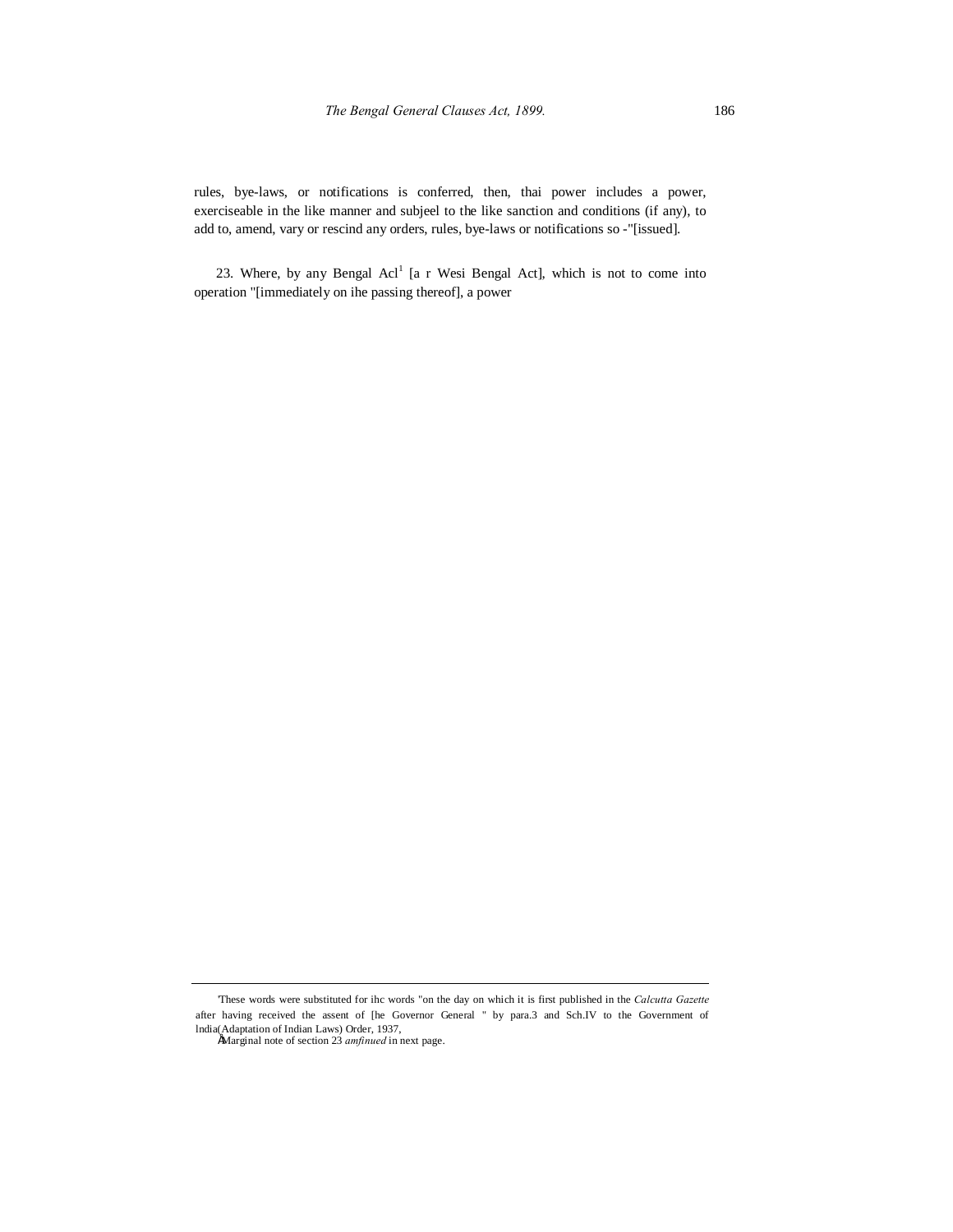#### [Ben. Act I

## *(Provisions as to Orders, Rules, ere., made under Enactments.—Section 24.)*

is conferred to make rules or bye-laws, or to issue orders with respect to the application of

 $*^{\text{ant}}$ i. issuing of orders between passing and commencement of Bengal Acl or Wcsi Bengal Acl,

the Act, or with respect to the establishment of any Court or office, or the appointment of any judge or officer thereunder, or with respect to the person by whom, or the time when, or the place where, or the manner in which, or the fees for which, anything is to be done under the Act, then that power may be exercised at any time '[after the passing of the Act], but

rules, bye-laws or orders so made or issued shall not take effect till the commencement of the Act.

24. Where, by any Bengal Act ^[or West Bengal Act], a power to make rules or bye-laws is expressed to be given subject to the condition of the rules or bye-laws being made after previous publication, then ihe following provisions shall apply, namely:ô

- *( 1 )* the authority having power to make the rules or bye-laws shall, before making them, publish a draft of the proposed rules orbye-laws for the information uf persons likely to be affected thereby ;
- *( 2 )* the publication shall be made in such manner as that authority deems to be sufficient, or, it' the condition with respect to previous publication so requires, in such manner as ihc '[Government concerned] prescribes ;
- *( 3 )* there shall be published with the dralt a notice specifying a date on or after which the draft will be taken into consideration ;
- *( 4 )* the authority having power to make the rules or bye-laws, and, where the rules or bye-laws are to be made with the sanction, approval or concurrence of another authority, that authority also, shall consider any objection or suggestion which may be received by the authority having power to make the rules or byelaws from any person with respect to the draft before the date so specified;

Provisions applicable to making of rules or bye-laws after previous pubication.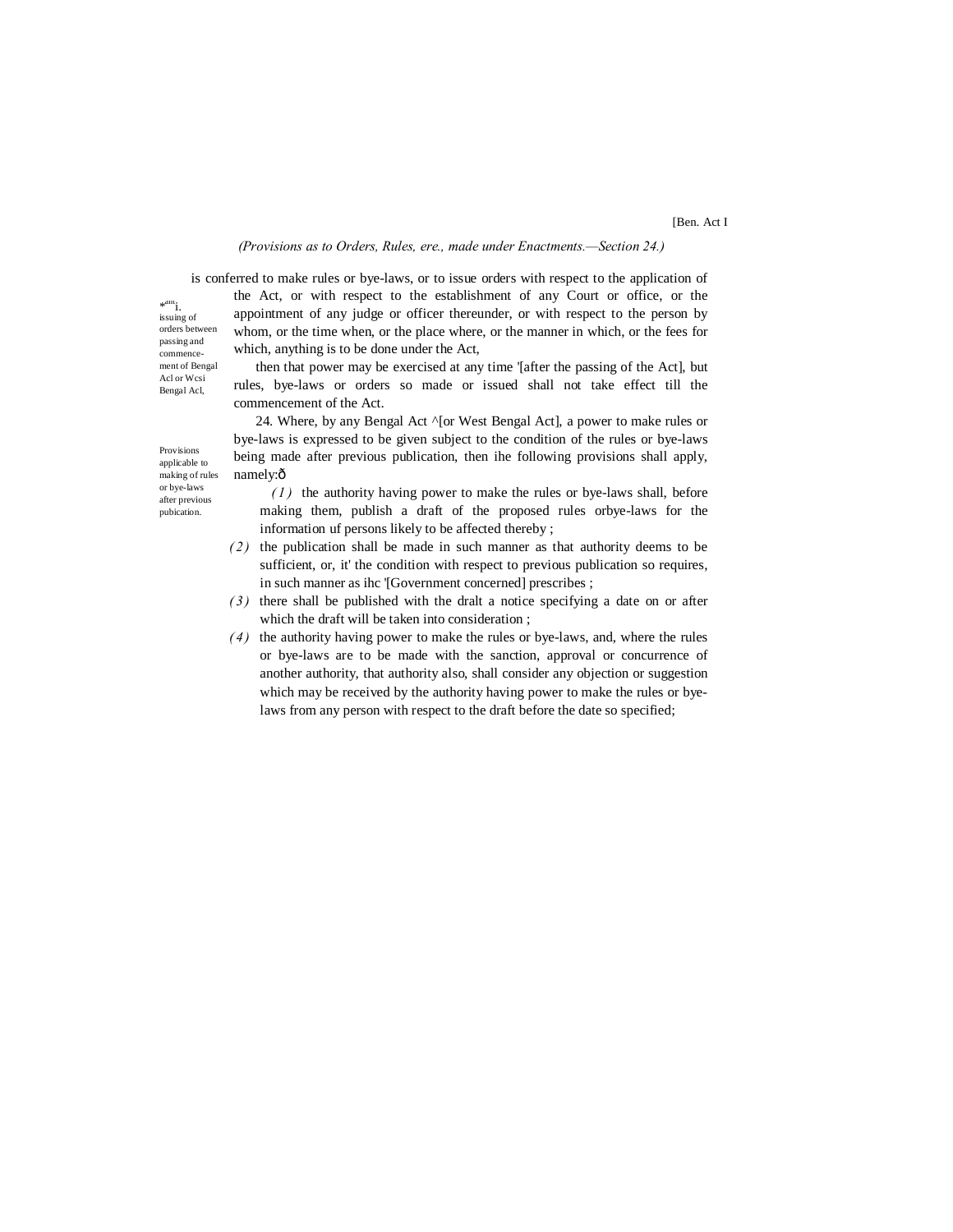## *(Provisions as so Orders, Rules, ere., made under Enacmienrs.—Section 25.— Miscellaneous.—Sections 26—28.)*

*( 5 )* the publication in the *'[Official Gazette*1 of a rule or bye- law purporting to have been made in exercise of a power to make rules or bye-laws after previous publication shall be conclusive proof that the rule or bye-law has been duly made.

rule, bye-law, notification *Bengan Clamadd Classued under 99* e repealed enactment Continuation re- enacted, 25. Where any enactment is, after the commencement of this Act, repealed and re-enacted by a Bengal  $Act^{10}$ [orWest Bengal Act] with or without modification, then, unless it is otherwise expressly provided, any'[appointment], order, scheme, shall, so far as it is not inconsistent with the provisions re-enacted, continue in force, and be deemed to have been ""[made or] issue under the provisions so re- enacled, unless and until it is superseded by any'[appointment], order, scheme, rule, bye-law, notification or form <sup>J</sup>[made or] issued under the provisions so re-cnacted.

#### Miscellaneous.

26. Sections 63 to 70 of the Indian Penal Code, and the provisions of the Code of Criminal Procedure for the time being in force in relation to the issue and the

Recovery Act XLV nf any Bengal Act<sup>2</sup> [or West Bengal Act] or any rule or bye-law made under fines. I860. ACL V of 1898. execution of warrants for the levy of fines<sup>5</sup> shall apply to all fines imposed under any Bengal Act "[or West Bengal Act], unless the Act, rule or bye-law

contains an express provision to the contrary.

27. Where an acl or omission consitiiutes on offence\* under two ormoreencaciments. then the offender shall be liable to be prosecuted and punished under either or any of those enactments, but shall not be liable to be punished twice for the same offence.

28. Where any Bengal Aci^or West Bengal Acl], made after the commencement of this Act authorizes or requires any document lo be

'Tliuse words were substituted for the words *"'CalcuiHi Gti7.ru c"* by paragraph *4(1) of* the Government oflndia (Adaptation or Indian Laws) Order, 1937.' *'See* foot-note 4 on page 180. *ante.*

'This word was inserted by s. 3 and the Sccond Sch. of the Amending Act, 1903 (1 of 1903). J Thesc words were inserted, *ibid.*

f sections 386 to 389 of Act V or 1898.

Provision as lo orfcnccs punishable under two or more enactments.

Meaning of service by post.

or orders, clc., issued under enactments repealed and

*10See* foot-note 4 on page 180, *ante.*

<sup>^</sup>hc words "Central Government or. as ihc ease may be, the Provincial Government" were originally substituted for ilic words "Local Government" by para. 3 of, and Schedule IV lo. the Government of India (Adaptation of Indian Laws) Order, 1937. and [hereafter these words were substituted lor the words "Central Government or, as the case may be, the Provincial Government" by paragraph 3 of, and the Eleventh Schedule to, the Adaptation of Laws Order. 1950.

<sup>&</sup>quot;Marginal note of section 23—*concluded.*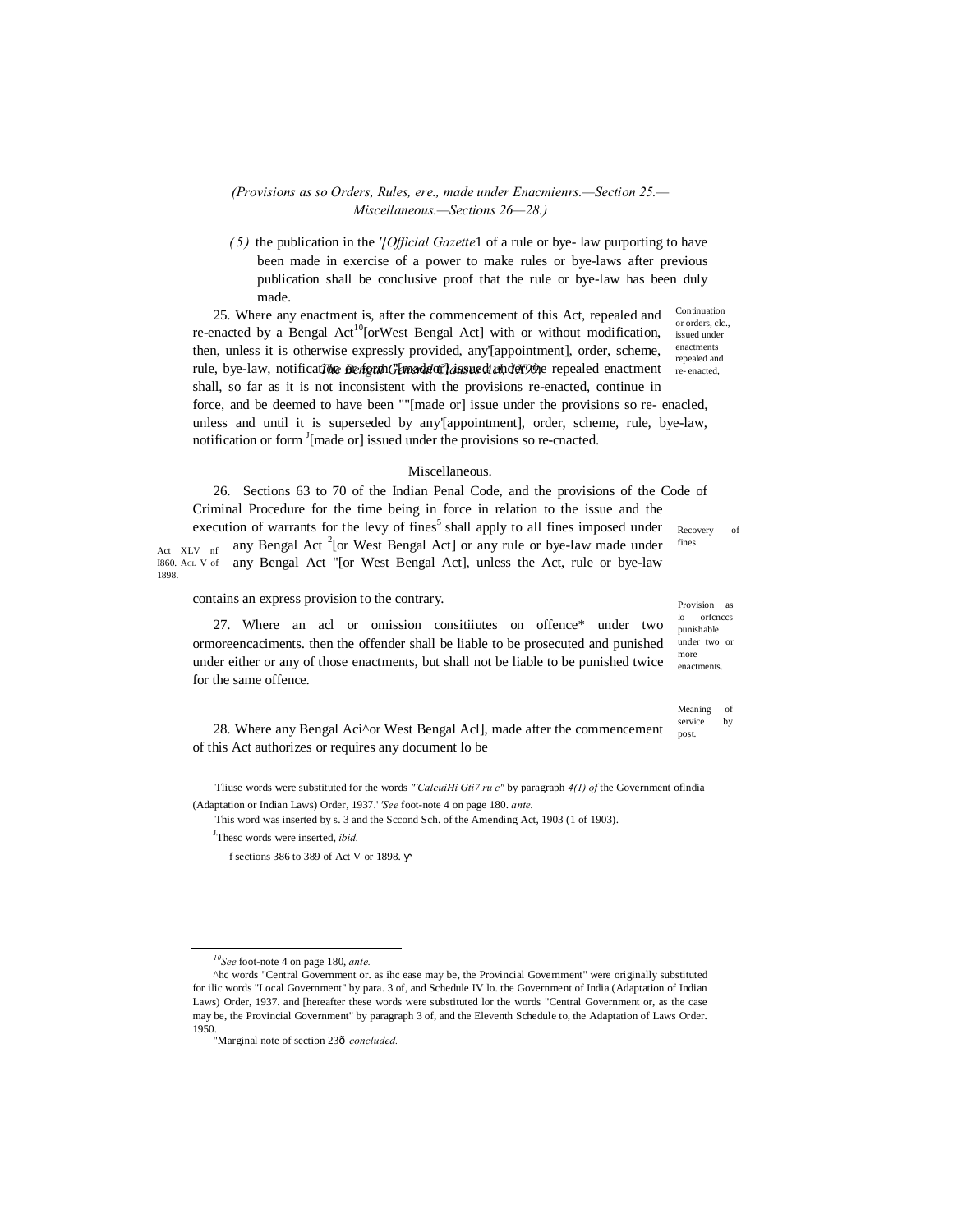$\bigoplus V\,{}^\ast\! .V\!{}^\ast\, {}^\ast\! .V\! L \,{}^\ast\! .$ 

of 1899.]

Tor definition of "olTcnce". *see 3(30). ante,*

187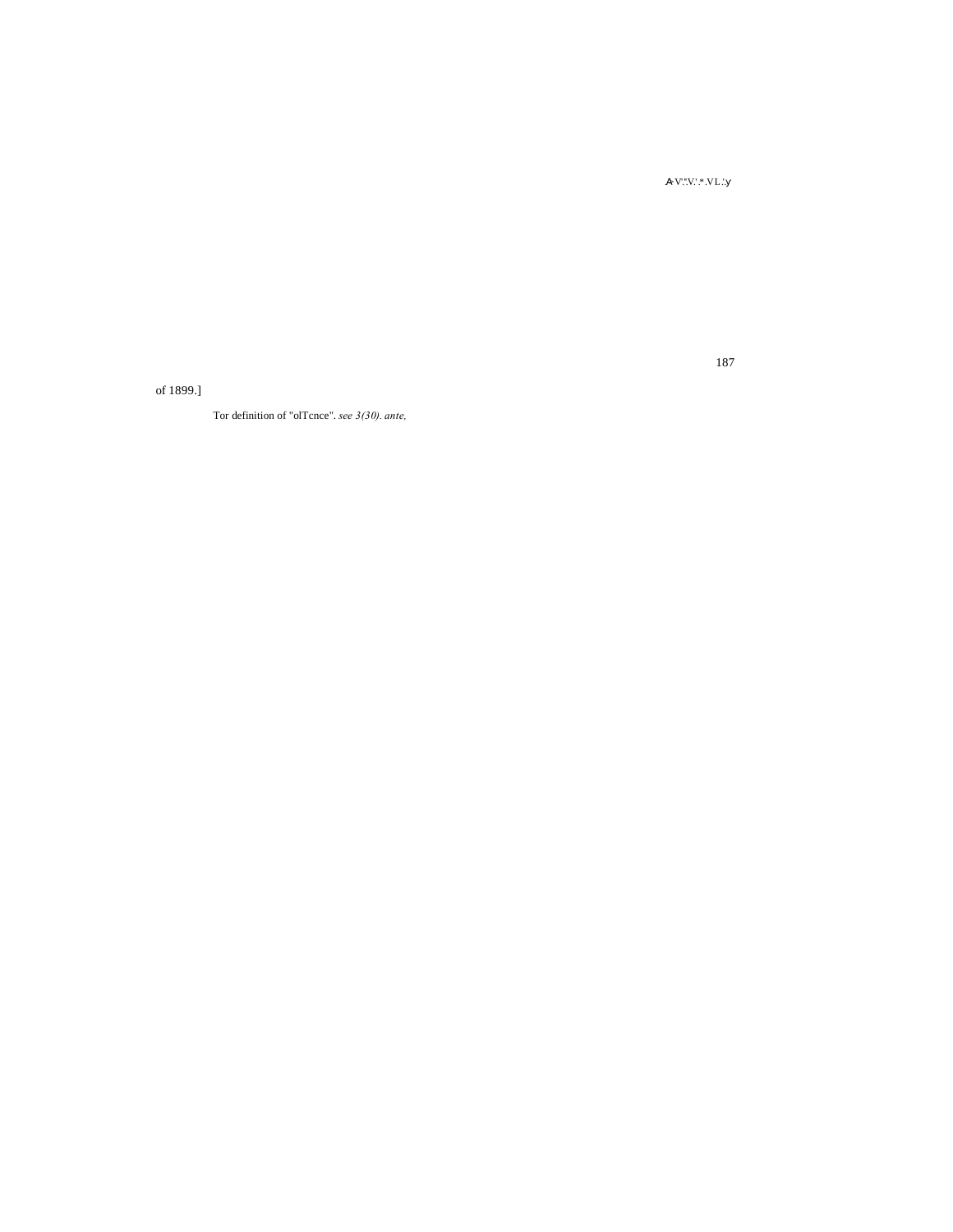## 188 *The Bengal General Clauses Act. 1899.*

**[Ben. Act I**

## *; (Miscellaneous. —Sections 29—-31.)*

"give" or "settide" BengatlyGetheral Connession chs/N999, then, unless a different served by post, whether the expression "serve" or either of ihc expressions intention appears, the service shall b& deemed to be effected by properly addressing, prepaying and posting by registered post, a letter containing the document, and, unless the contrary is proved, to have been effected at the time at which the letter would be delivered in the ordinary course of post.

Citation or 29. (!) In any Bengal Act '[or West Bengal Act], and in any rule, Lnacimcms. byelaw, instrument or document made under, or with reference to any Bengal Act '[**DT** West Bengal Act], any enactment may be cited by reference to the title or short title (if any)<sup>2</sup> conferred thereon or by reference to the number and year thereof, and any provision in an enactment may be cited by reference to the section or sub-section of the enactment in which the provision is contained.

*( 2 )* In this Acl, and in any Bengal Act '[or West Bengal Act], . . made after [he commencement of this Act, a description or citation of ' a portion of another enactmenL shall, unless a different intention appears, be construed as including the word, section or other part \_  $Émentioned$  or referred to as Forming the beginning and as forming the end of the portion comprised in the description or citation.

30, Where any Act, rule or bye-law made after the commencement of this Act continues or amends any Acts, rules or bye-laws made before the commencement of this Act, the foregoing sections of this Act shall not by reason merely of such continuance or amendment affect the construction of such Acts, rules or bye-laws,

## $J_3$ 1. The provisions of this Act shall apply, $\hat{\text{o}}$

*( a )* in relation to any Eastern Bengal and Assam Acts as in force in West Bengal and any Regulation made by the Governorunder action 92 of the Government of India Act, 1935, as they apply in relation to a Bengal Act or West Bengal Act made by the Provincial Legislature, and in relation to any Ordinance promulgated by the Governor of

|                                     | 'See fool-noIc 4 oil page 180, awe.                                                                                                                                               |
|-------------------------------------|-----------------------------------------------------------------------------------------------------------------------------------------------------------------------------------|
| Saving far                          | Short lilies have been conferred on all the enaeiments primed in the West Bengal Code.                                                                                            |
| previous<br>Acts, rules<br>and byc- | Section 31 was substituted for the former sect ion 11 [which was inserted by para, 3 of.<br>and Sch. IV lo, Inc Government of India (Adap alion of Indian Laws) Order, 1937. [ hy |
| laws.                               | paragraph 3 of, and the Eleventh Schedule lo, the Adaptation of Laws Order, 1980.                                                                                                 |

Application lo Eastern Bengal and Assam Acts and Ordinances and Regulations.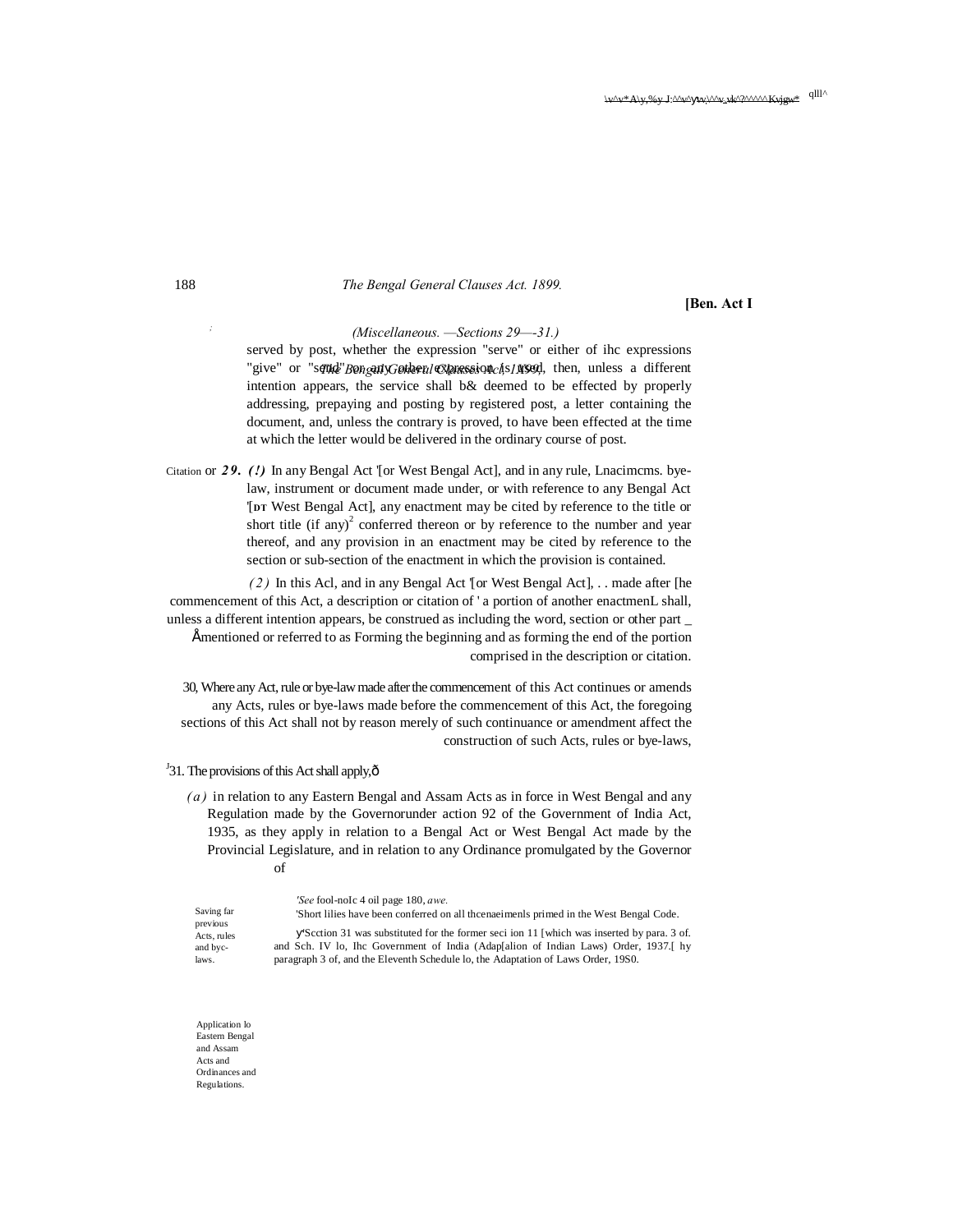**or 1899.]**

## *(Miscellaneous.—Section 31.)*

Bengal under section 88 or section 89 of ihe said Acl or by the Governor of West Bengal under section 88 of the said ' Act, as they apply in relation to a Bengal Act made under

the said Act by the Governor ; and

*The Bengal General Clauses Acr, 1899.* 189 Governor under sub-paragraph *(2)* of para- . (b) in relation to any Ordinance promulgated by the Governor under article 213 of the Constitution or any Regulation made by the graph 5 of the Fifth Schedule to the Constitution, as they apply

in relation to a West Bengal Act made by the State Legislature :

Provided that clause *(b)* of sub-section I of section 6 of this Act shall apply to any Ordinance referred to in clause (h) as if for the reference in the said clause *(b)* of sub-section *(I)* to the day of the first publication of the assent to an Act in the *Official Gazette* there were substituted a reference to the day of the first publication of the Ordinance in that *Gazette.*

> 'Some or the definitions in this section apply also to Bengal A els made between the 1 si J u ne, 1867. and Uic commencement of the section 5.

These words were inserted by paragraph (i) of Article 3 of, and the Schedule lo. the Indian Independence (Adaptation of Bengal and I

*'See* Act XLV of 1860. sections 107. 1 OS and 108A, in Vol, III, Pi. IV. Page 3 of the India Code,

*J Cf.* section 33 of the Indian Penal Code (Act XLV tif 1SG0) in the India Code. *<sup>5</sup> Cf.* the definiliras of'"oath" and "swear"' in clauses (29J and *('t-t).*

For the law relating injudicial oaths, affirmations anddcclarations. see the Indian Oaths Act. 1873 (X of 1873). in the India Code.

<sup>11</sup> As to affidavits to be used before Civil Courts, *see* also section 139 of and rules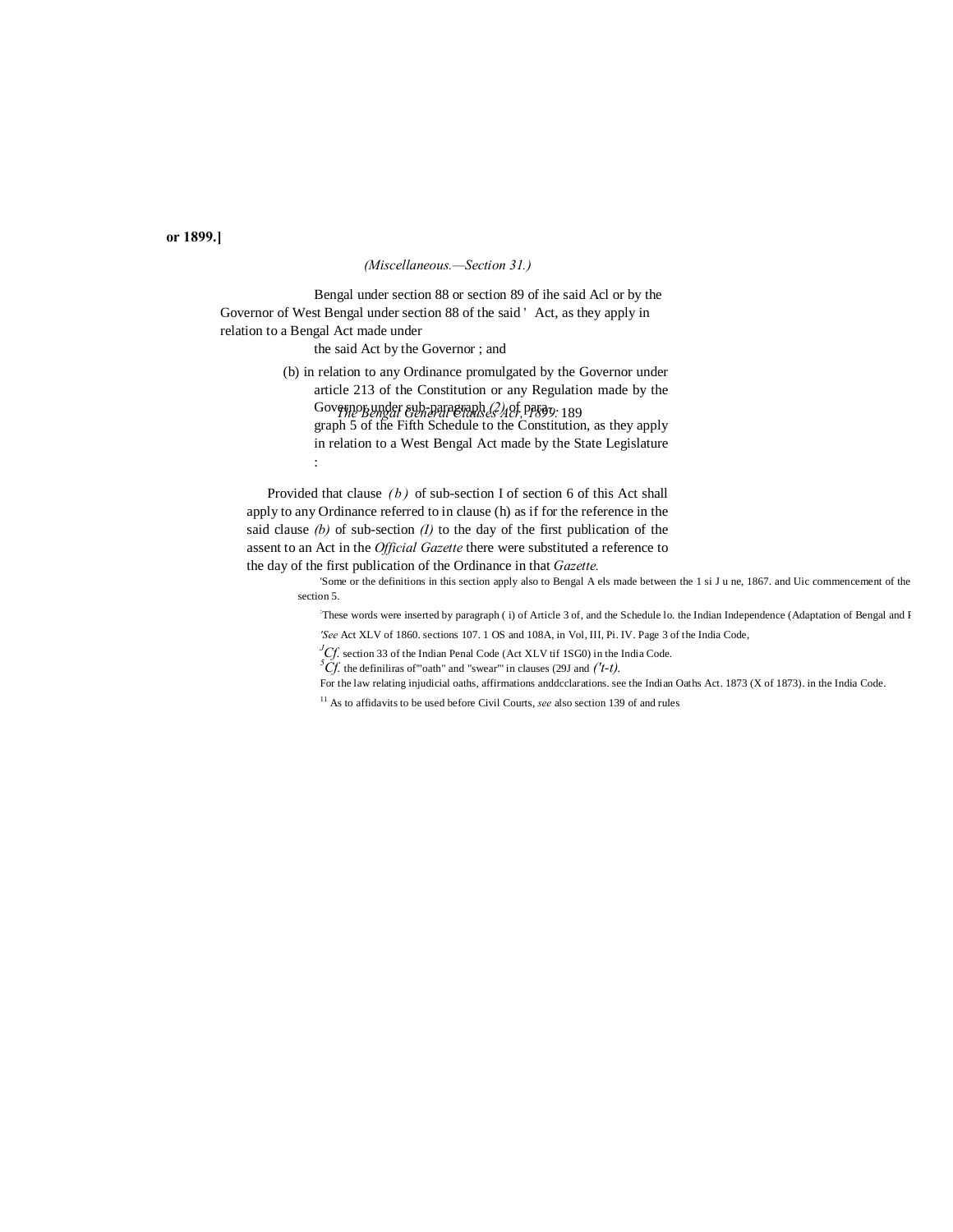'A similardefiniiion is given inclauscfJJofscciion3 of liic General Clauscs Act. 1897 (X of 1897). printed in the India Code. The definition was inserted in order to introduce a uniform method of citing Acts of the Bengal Council and to suggest the abandonment of the various other methods formerly adopted, *c.* g, "Act (B.C.) of 18G9," "Act 1 or 1869 passed by the Lieutenant Governor or Bengal in Council". The method of citation most commonly adopted was "Act I (B.C.) of 1869," but the abbreviation of "(B.C.)" is peculiarly inappropriate, inasmuch as it would stand equally well for Acts or lhc Bombay or Burma Council, and is the recognised abbreviation Tor "Before Christ.".

: Thcsc words and figures were inserted by s, 3 and die Second Sch, of the Amending Act. 1903 (I of!903).

<sup>2</sup>This scction was inserted by s. 3 of the Bengal General Clauses (Amendment) Acl, 1940 (Ben. Act I of 1910).

'Sub-section f I) was subs tilu led for the former suh-see I ion by paragraph 3 of, and the Eleventh Schedule to. lite Adaptation of Laws Order, 1950.

The word "Stale" was substituted for the word "Provincial"by paragraph4( 1) or the Adaptation or Laws Order. 1950.

*<i><u>Sec* fooi-noic 5 on payc 180, *antthe Bengal General Clauses Acr, 1899*. 190</u> : Ttiis word was substituted for the words "His MajcsLy" by paragraph 4(7,1 of ihc

Adaptation of Laws Order, 1950.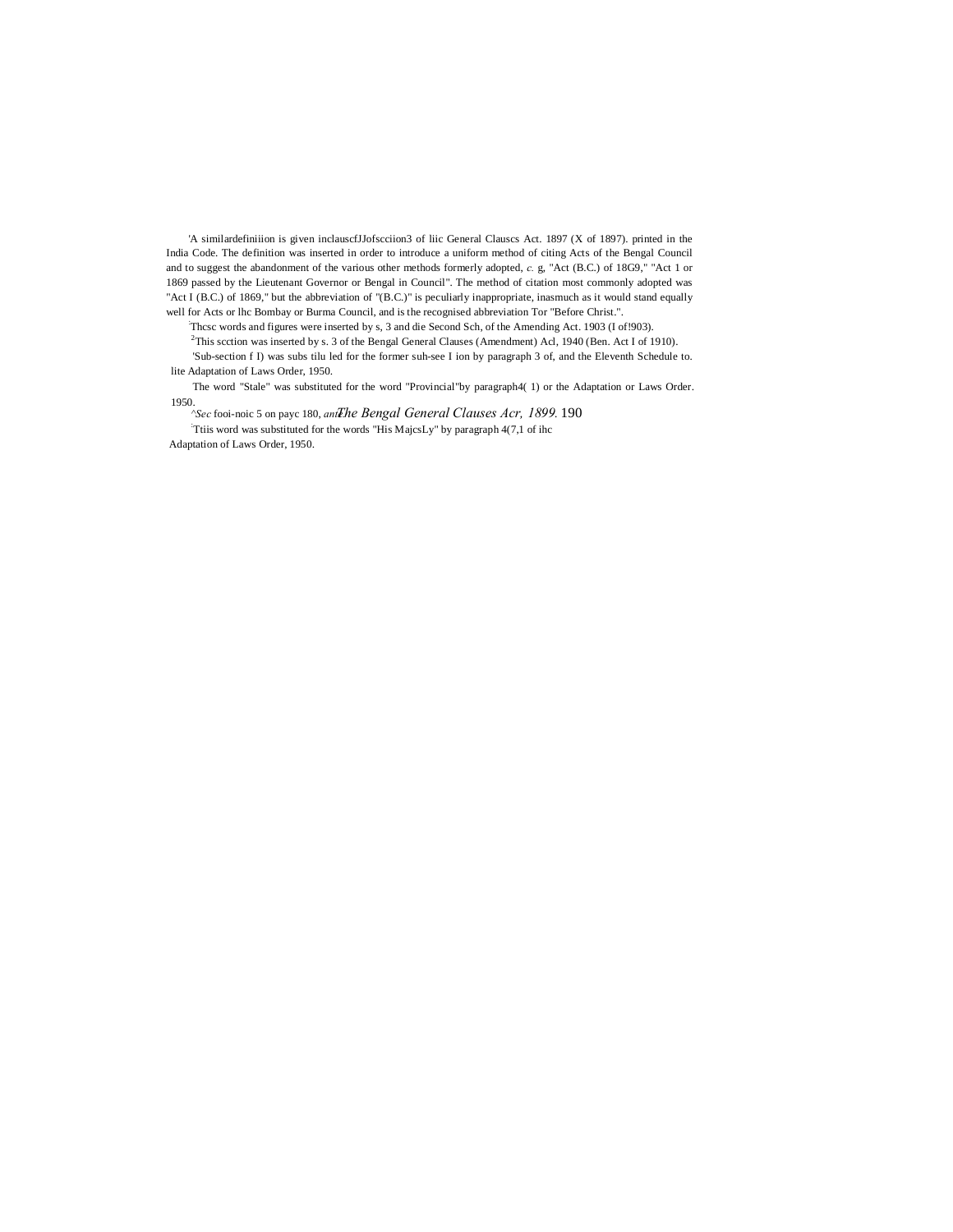'See fooi-noic 4 on page 1 SO, *ante.*

: The word, figure and brackets "sub-section (I)." were omitted by para. 3 and Schedule IV to the Government of India (Adaptation of Indian Laws) Order, 1937.

*The Bengal General Clauses Acr, 1899.* 191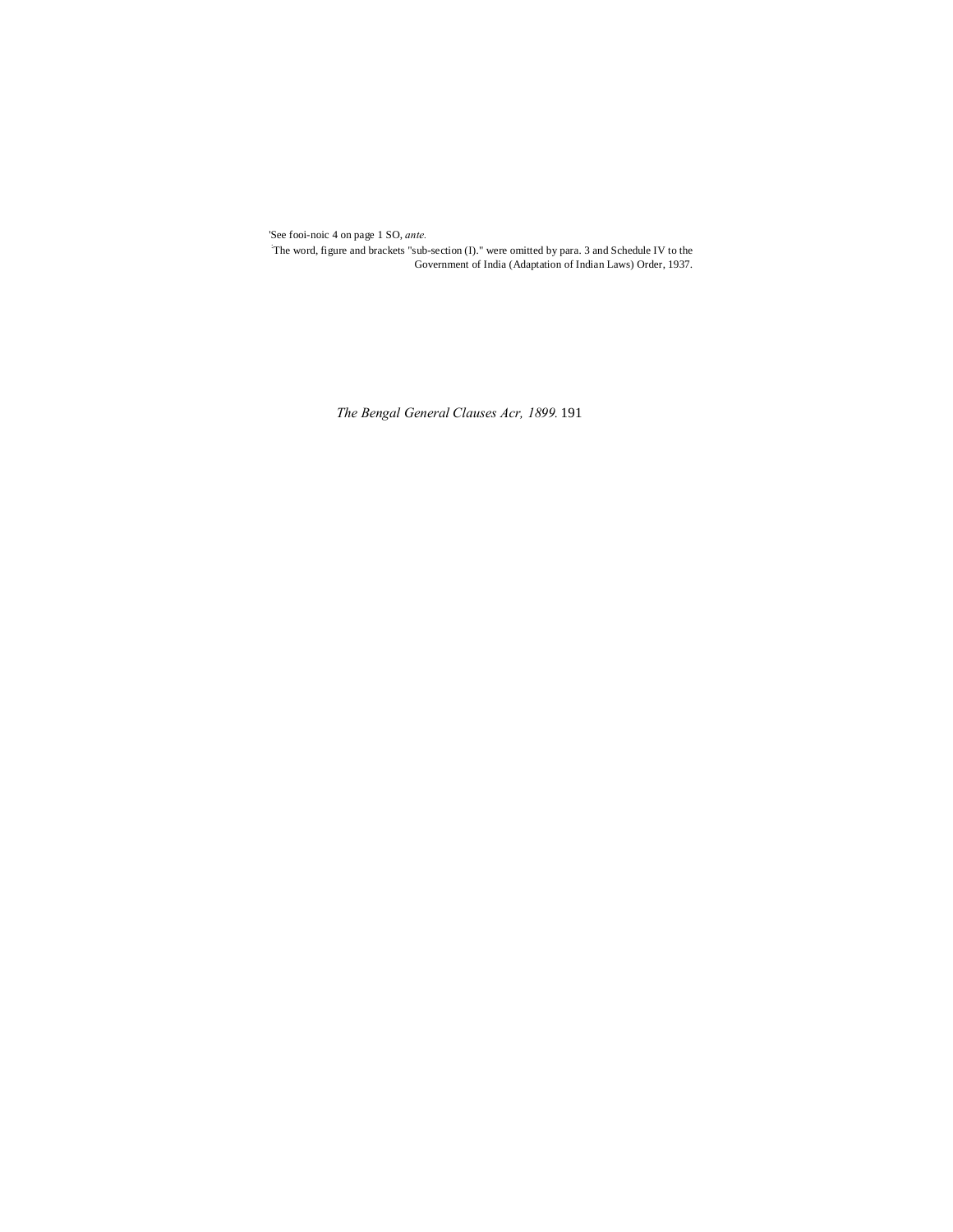'These words were inserted by paragraph f *l) of* Afliclc 3 of, and ihc Schedule lo, the Indian Independence (Adaptation of Bengal and Punjab Acts )Ordcr. 1948.

*The Bengal General Clauses Acr, 1899.* 192